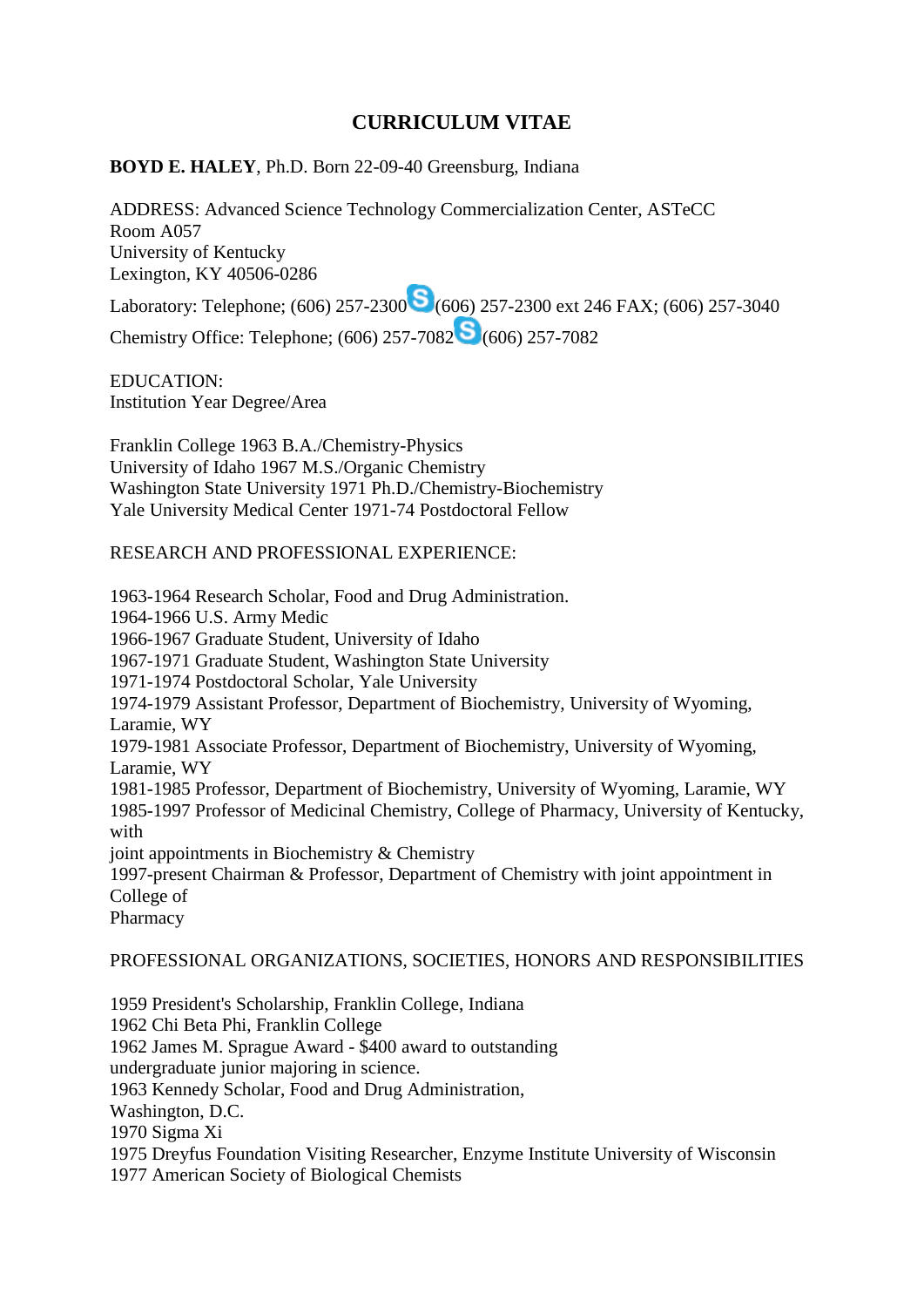1981 Biophysical Society

1981 Served on NIH Physiological Chemistry Study Section 1981 Research was presented as a "highlight" in NIH report on "Cellular and Molecular Basis of Disease Program" 1984 "TOP" Professor Award, University of Wyoming 1982 Served on NIH Physiological Chemistry Study Section 1983 Served on NIH Physiological Chemistry Study Section 1985 Permanent member NIH Biomedical Sciences, Study Section 1991 Honorary Doctorate in Arts & Sciences, Franklin College 1992 Society for Neuroscience

GRANT SUPPORT

1975 - 1978 National Institutes of Health, "Application of Photoaffinity Nucleotide Analogs", \$82,000, Prinicipal Investigator

1975 Research Coordination Committee, University of Wyoming \$1,800

1978 - 1981 National Institutes of Health, "Application of Photoaffinity Nucleotide Analogs", \$183,696, Prinicipal Investigator

1978 - 1981 Eleanor Roosevelt Cancer Institute Grant, \$11,400

1979 - 1983 PHS Research Career Development Award, \$185,000

1981 - 1986 National Institutes of Health, "Application of Photoaffinity Nucleotide Analogs", \$434,000, Prinicipal Investigator

1982 ASBC Travel Award to attend 12th IVB Congress, Perth, Australia

1983 - 1984 National Science Foundation, "Melatonin Photoaffinity Probe", \$84,000, Co-Principal Investigator

1983 - 1985 National Institutes of Health, "Epididymal Sperm Nucleotide Binding proteins", \$190,000, Co-Principal Investigator

1985 - 1988 U.S. Army Mycotoxin Photoprobes, \$390,000, Co-Principal Investigator

1986 - 1989 NIH, "Forskolin Photoaffinity Probes", \$170,000, Co-Principal Investigator

1986 - 1991 NIH, "Application of Photoaffinity Nucleotide Analogs" \$781,661, Principal Investigator

1989 - 1994 NIH, "Nucleotide-Tubulin Interactions in Alzheimer's Disease", \$405,259, Co-Prinicipal Investigator

1990 - 1996 Lexington Clinic Foundation For Medical Education and Research, "Inhibition of Neoplastic Cell Proliferation Through Utilization of Photoactive DNA & RNA Synthesis, \$100,000, P.I.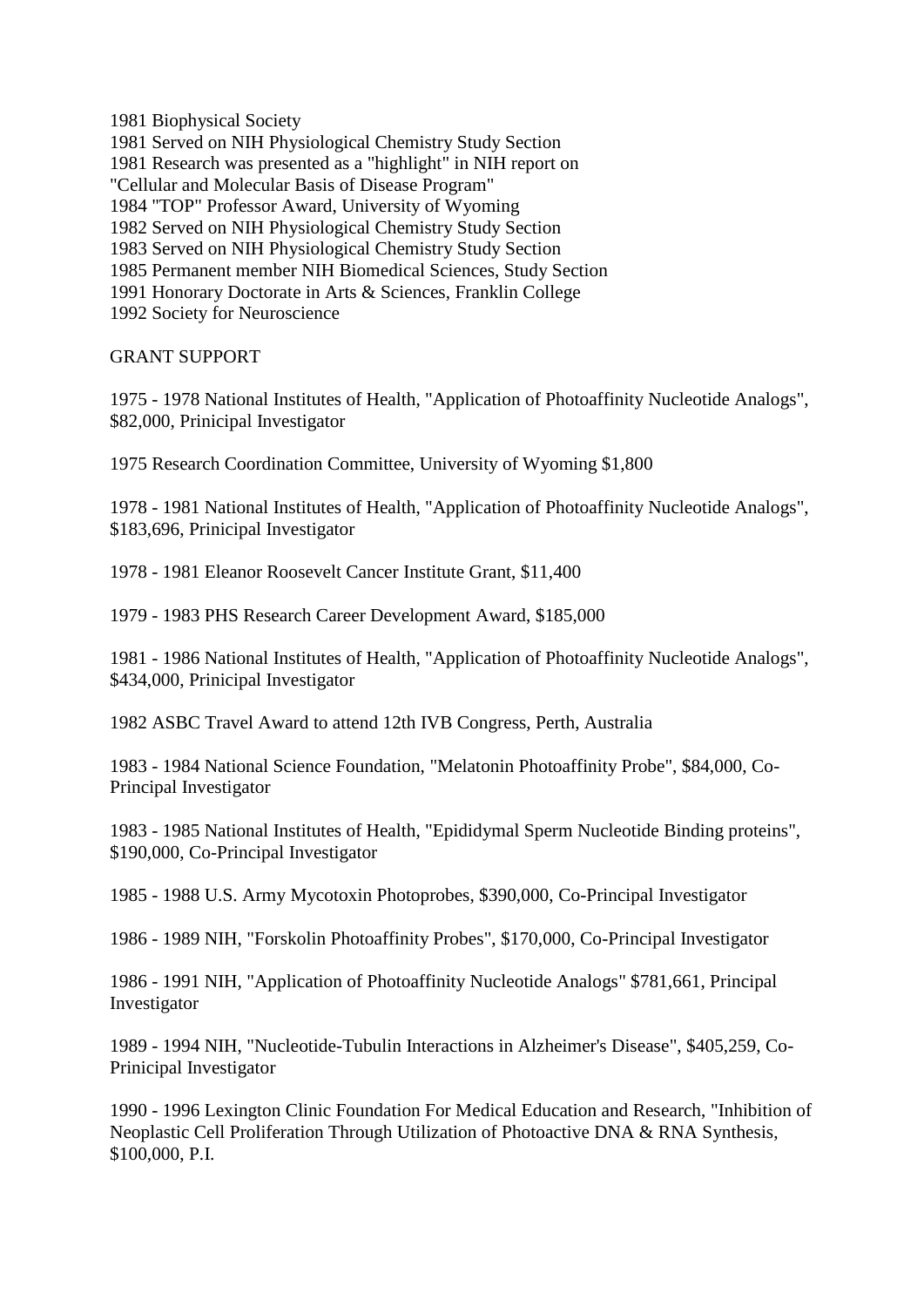1990 - 1993 Eli Lilly, "Development of a Diagnostic Test for Alzheimer's Disease, \$378,000, P.I.

1995 - 1997 Wallace Research Foundation, "Development of Diagnostic Tests Using Nucleotide Photoaffinity Probes". \$109,000 for two years.

1997-1998 Wallace Research Foundation, "Development of Diagnostic Tests Using Nucleotide Photoaffinity Probes". \$74,344.

1997-2000 NIH, "Application of Photoaffinity Nucleotide Analogs", \$378,081, P.I.

1997-1998 Isostent, Inc. "Photoattachment of 32P to angioplastic ballon cathers" \$52,000.

Pending NIH, "Identification of CSF proteins Related to ALS" NIH, "Photomodification of Antibodies for Diagnostic and Therapeutic Applications".

### TEACHING EXPERIENCE

Introductory Comparative Biochemistry General Biochemistry Problems and Topics in Biochemistry Mercury Toxicity: Chemistry and Biochemistry Involved Advanced Problems and Topics in Biochemistry Nucleic Acids and Protein Biosynthesis Nucleotides in Regulation of Biological Phenomena **Bioenergetics** Medicinal Chemistry Natural Products and Bio-organics Graduate level Biochemistry, Protein Chemistry

### INVITED LECTURES:

1975 - Sloan Kettering Memorial Cancer Institute, New York thru Colorado State University (3) 1979 Albert Einstein University, New York Hoffman-LaRoche Research Institute, Nutley, New Jersey University of Colorado Medical School Denver (3) University of Colorado, Boulder (2) Yale University Medical School (2) The Salk Institute, San Diego University of California, Davis Stanford University Medical School University of California, San Diego University of Washington, Seattle Washington State University Kansas State University 1979 Symposium Speaker, ASBC Meeting, Dallas, Texas 1979 Symposium Speaker, New York Academy of Sciences Meeting, New York Department of Molecular Biology, National Jewish Hospital, Denver University of California, Riverside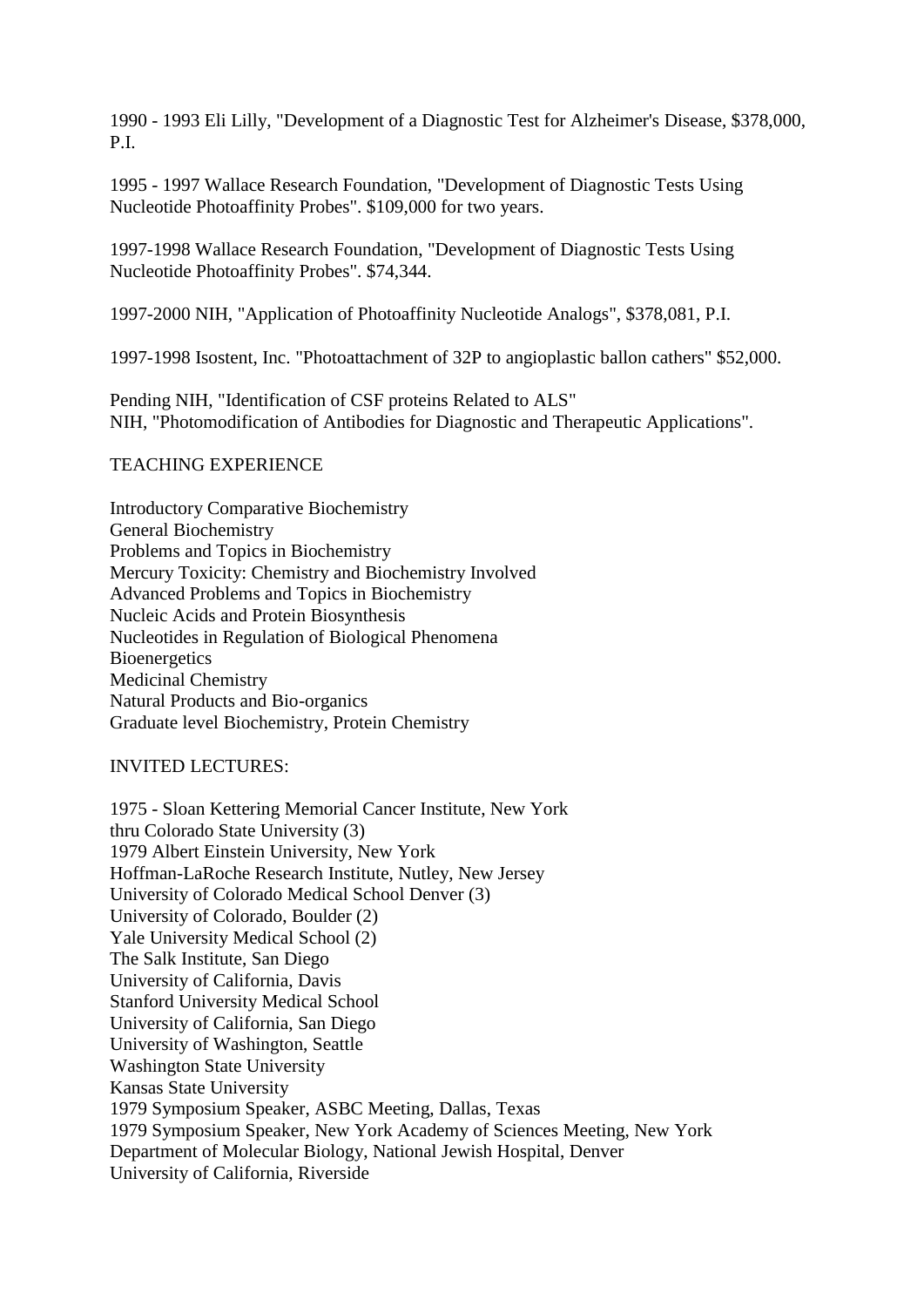Workshop Speaker, ICN-UCLA Conference on Adenylyl Cyclase 1982 Symposium Speaker, 1982 FASEB Meeting, New Orleans 1982 Guest Lecturer and Scientist, German Cancer Research Center, Institute of Cell and Tumor Biology, Heidelberg, West Germany, May 1982 Centre National De La Recherche Scientifique, Laboratoire D'Enzymologie, Gif Sur Yvette, France, June 1982 Workshop Speaker, ASBC Meeting in New Orleans (Photoprobe utilization, sponsored by Schwarz-Mann) 1982 Symposium Speaker, Society for the Study of Reproduction, Madison Wisconsin, August 1982 Department of Biochemistry, University of Wisconsin, November 1982 Department of Chemistry, New Mexico State University, November 1982 Department of Chemistry, University of Colorado, December 1983 Institute of Infectious Diseases, U.S. Army Medical Research Institute, Ft. Detrick, Michigan, January 1983 Department of Biochemistry and Biophysics, Oregon State University 1983 Department of Biochemistry, Texas Health Science Center, San Antonio, TX 1983 Department of Biochemistry, University of Mississippi Medical Center 1984 Department of Biochemistry, University of Kentucky, Lexington, KY 1985 Department of Physiology and Biophysics, Northwestern University Medical School, Chicago, Illinois 1985 Department of Chemistry, University of Southern California, Los Angeles, California 1985 Department of Physiology, University of Illionis at Chicago, Chicago, Illinois 1985 Department of Biochemistry, Ohio State University, Columbus, Ohio 1985 Department of Physiology, Yale University Medical School, New Haven, Connecticut 1986 Department of Biochemistry, Case Western University, School of Medicine, Cleveland, Ohio 1986 Department of Biochemistry, Indiana University, School of Medicine, Indianapolis, Indiana 1986 Department of Biochemistry, Washington University, School of Medicine, St. Louis, Missouri 1987 Division Fermentation Products Research Division, Eli Lilly Research Laboratories, Indianapolis, Indiana 1987 Department of Chemistry, University of South Florida, Tampa, Florida 1987 Department of Molecular Biology and Biochemistry, University of Wyoming, Laramie, Wyoming 1988 Worcester Foundation, Shrewsbury, Massachusetts 1988 Department of Biochemistry, University of Colorado, Denver, Colorado 1988 Department of Biochemistry, University of Delaware, Newark, Delaware 1989 University of California at San Diego 1989 University of California at Los Angeles 1989 Texas College of Osteopathic Medicine, Fort Worth, Texas 1990 Wright State University, Dayton, Ohio 1990 Athena Neurosciences, S. San Francisco, California 1990 Eli Lilly & Co., Indianapolis, Indiana 1990 Connaught Laboratories, Toronto, Canada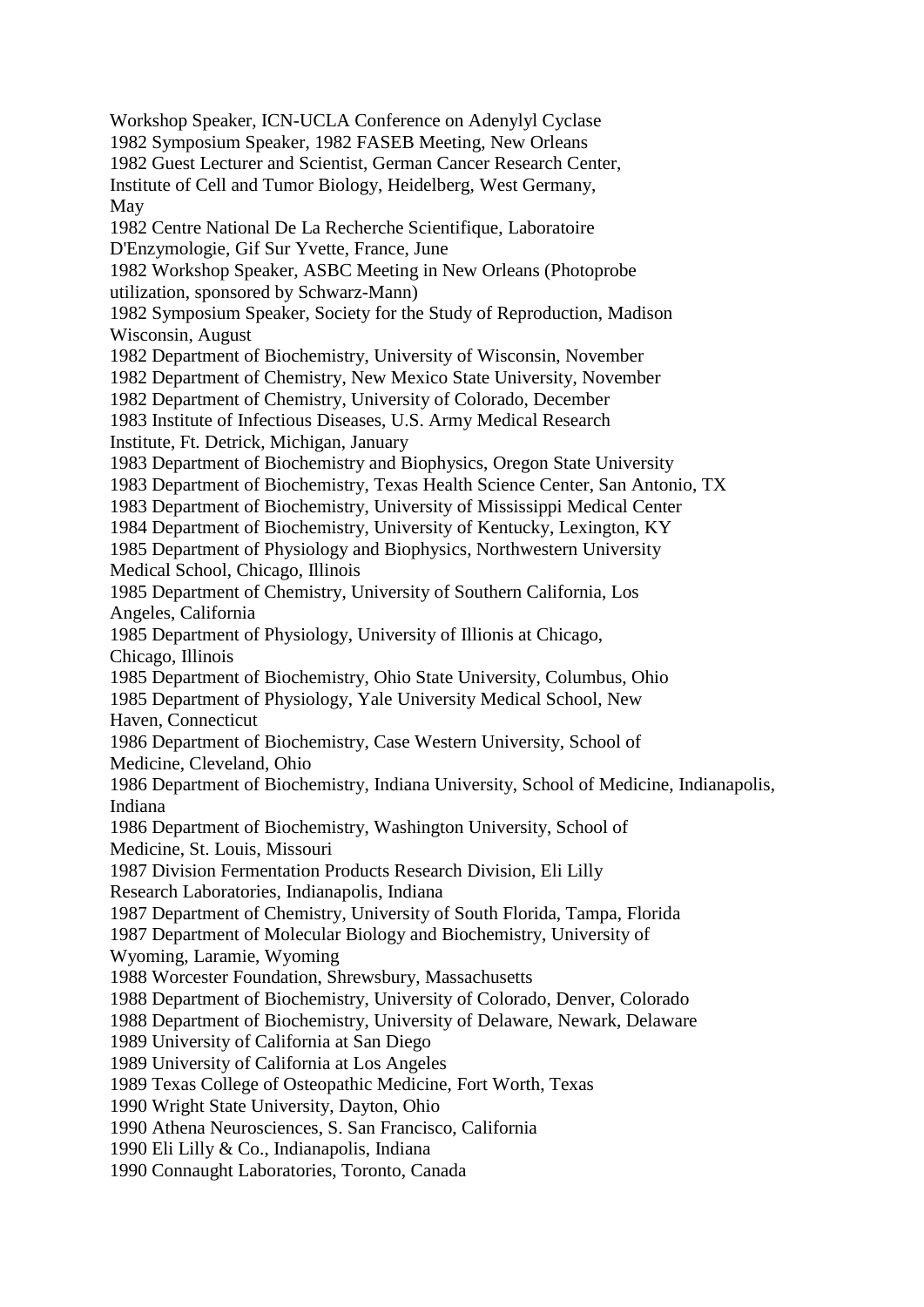1990 University of East Carolina Medical School, Greenville, North Carolina

1990 Hoffman-LaRoche Research Center, Nutley, New Jersey

1991 Eli Lilly & Co., Indianapolis, Indiana

1991 City University of New York, New York, New York

1991 University of Cincinnati, Cincinnati, Ohio

1991 University of Colorado, Boulder, Colorado

1991 University of Missouri at Kansas, Kansas City, Missouri

1992 Williams College at Williamsburg, Massachusetts

1992 Centre College at Danville, Kentucky

1992 University of Colorado, Boulder, Colorado

1992 Eli Lilly & Co., Indianapolis, Indiana

1992 Merck Laboratories, West Point, Pennsylvania

1993 NIH Rocky Mountain Laboratory, Hamilton, MT

1993 Intern. Acad. Oral & Medical Toxicology, Chicago, IL

1993 Univ. Tenn. at Memphis, Memphis, TN

1993 Penn State University, College Station, PN

1993 University California, Riverside, Riverside, CA

1993 Mayo Clinic, Jacksonville, FL

1993 Washington University, St. Louis, MO

1993 University of Arkansas, Little Rock, AR

1994 European Academy of Science, Otzenhausen, Germany

1994 Intern. Acad. Oral & Medical Toxicology, London, England.

1994 Great Lakes College for Advancement of Medicine, Cincinnati, OH

1995 American College for the Advancement of Medicine, Colorado Springs, CO.

1995 Pfizer Pharmaceuticals, Groton, CN

1995 Ohio State University, Dept,. Chemistry, Columbus, OH

1996 Intern. Acad. Oral & Medical Toxicology, Tuscon, AZ

1996 University of Wyoming, Laramie WY

1996 American College for the Advancement of Medicine, Colorado Springs, CO.

1997 American Academy Biological Dentistry, Carmel, CA March 7-9.

1997 International Academy of Oral and Medical Toxicology, Louisville, KY March 14-16

1997 Washington State University, Dept. of Chemistry and Biophysics, Pullman, WA, March 27-30.

1997 American Society of Biochemistry and Molecular Biology, Symposium talk, August 24- 28.

1997 Canadian Academy Oral and Medical Toxicology, Toronto, Canada. September 19-21.

1997 Capital University of Integrative Medicine, Washington, DC, October 16-18

1997 American Academy Environmental Medicine, San Diego, CA, October 24-26.

1997 University of Missouri at Kansas City, Dept. Biology & Biophysics, November 20-22.

#### SERVICE TO DEPARTMENT, COLLEGE AND UNIVERSITY:

1975-1979 Faculty Senate

Biological Interdepartmental Seminar Committee

University Grievance Procedure Committee

College of Agriculture Teaching Improvement Committee

College of Agriculture Academic Planning Committee

Faculty Senate Nominating Committee

Division of Biochemistry Undergraduate Teaching Committee

Division of Biochemistry Graduate Program Committee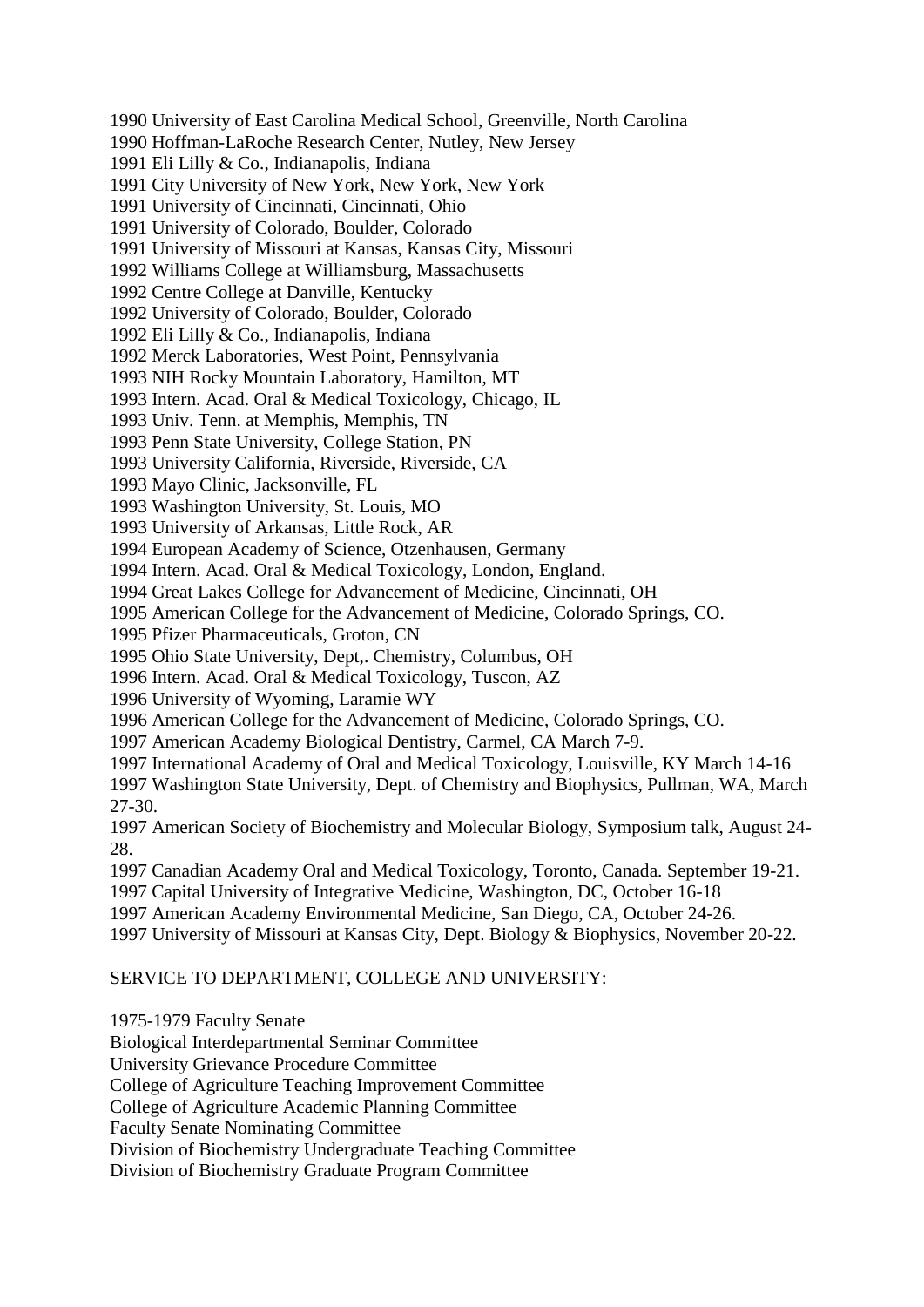University Research Coordination Committee Chairman of the Graduate Committee, Biochemistry Department 1979-1982 College of Agriculture Tenure and Promotion Committee 1979 College of Agriculture Dean Search Committee 1981 Vice-President for Research Search Committee 1981 College of Human Medicine Evaluation Committee 1981-1982 Biomedical Research Funding Committee 1982 Chairman, Department of Zoology and Physiology Review Committee 1986 Research Committee College of Medicine Ad Hoc Committee to Review Center on Aging Ad Hoc Medical Center Research Advisory Committee Working Group for Biotechnology Center Center for Pharmaceutical Science and Technology Advisory Committee College of Pharmacy Graduate Program College of Pharmacy Research and Seminar 1987 Markey Cancer Center Internal Advisory Committee College of Medicine Research Committee Tobacco and Health Advisory Committee 1988 College of Pharmacy BRSG Committee, Tenure and Promotion 1989 Chairman, College of Medicine BRSG Committee Member, Tobacco & Health Advisory Committee Member, Markey Cancer Center Advisory Committee 1990 Chairman, College of Medicine BRSG Committee 1991-1992 Member, Intellectual Properties Committee Member, Search Committee Cancer Center Director Member, Cancer Center Advisory Committee Member, Search Committee Diagnostic Radiology Chair Member, Academic Area Committee, Biological Sciences

1993-1995 Chair, Research and Seminar Committee Member, Appointment, Tenure and Promotion Committee 1996-1997 Chair, Graduate Program task force, College of Pharmacy Chair, Physical Plant section, College of Pharmacy self-study University Chemical Safety Committee College of Medicine Academic Council College of Pharmacy Tenure and Promotion Committee

#### **PUBLICATIONS (REFEREED JOURNALS)**

1. Haley, B. and Yount, R. Gamma-fluoradenosine Triphosphate.Synthesis, Properties and Interaction with Myosin and Heavy Meromyosin. Biochemistry II, 2863-2871 (1972).

2. Haley, B., Yount and Hoffman, J. Selective Inhibition of Divalent Metal Ion Requiring ATPase Activity of Human Red Cell Ghost by an Analog of ATP. The Physiologist 16, 333- 334 (1973).

3. Haley, B. and Hoffman, J. Interactions of Photo-Affinity ATP Analog with Cation-Stimulated ATPase Activities of Human Red Cell Ghost. Proc. Natl. Acad. Sci. 71, 3367- 3371 (1974).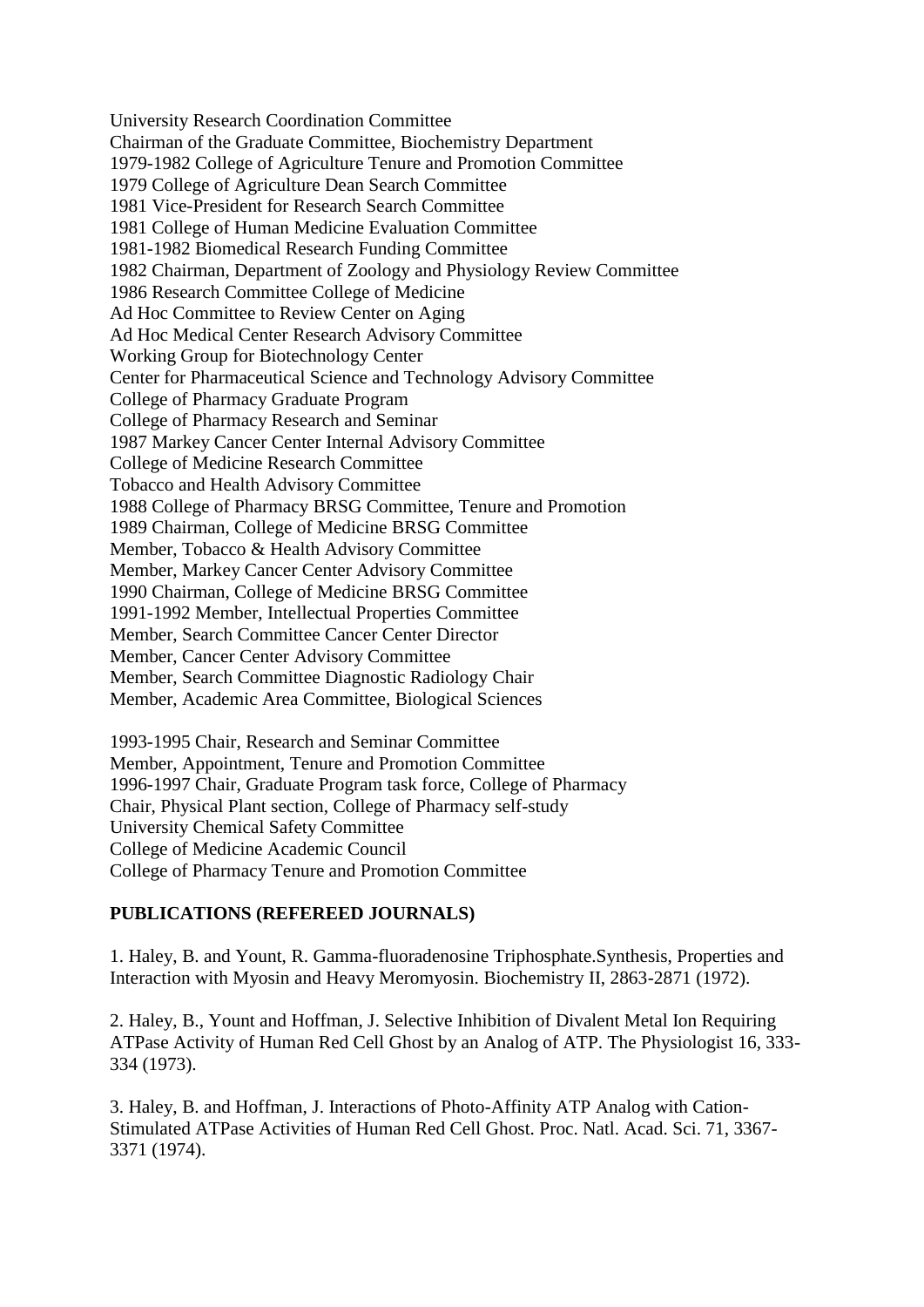4. Staros, J.V., Haley, B. and Richards, F.M. Human Erythrocytes and Resealed Ghost: A Comparison of Membrane Topology. J. Biol. Chem. 249, 5004-5007 (1974).

5. Pomerantz, A., Rudolph, S.A., Haley, B. and Greengard, P. Photoaffinity Labeling of a Protein Kinase from Bovine Brain with 8-Azido-adenosine-3', 5'-monophosphate. Biochemistry 14, 3852-3857 (1975).

6. Haley, B. Photoaffinity Labeling of cAMP Binding Sites of Human Red Blood Cell Membranes. Biochemistry 14, 3852-3857 (1975).

7. Staros, J.V., Richards, F.M. and Haley, B. Photochemical Labeling of the Cytoplasmic Surface of the Membranes of Intact Human Erythrocytes. J. Biol. Chem. 250, 8174-8178 (1975).

8. Malkinson, A.M., Krueger, B.V., Rudolph, S.A., Casnelli, J.E., Haley, B. and Greengard, P. Widespread Occurence of a Specific Protein in Vertebrate Tissues and Regulation by cAMP of its Endogenous Phosphorylation and Dephosphorylation. Metabolism 24, 331-341 (1975).

9. Haley, B. Photoaffinity Labeling of Adenosine 3', 5'-Cyclic Monophosphate Binding Sites. Methods in Enzymology, Jacoby and Wilchek, Editors. V 46, pp. 339-346 (1976).

10. Owens, J.R. and Haley, B.E. A Study of Adenosine 3', 5'-Cyclic Monophosphate Binding Sites of Human Erythrocyte Membranes Using 8-Azido-adenosine-3'-5' Cyclic Monophosphate. J. Supra. Mole. Structure 5, 91-102 (1976).

11. Skare, K., Black, J.L., Pancoe, W.L. and Haley, B. Determination of the Cellular Location of Cyclic Nucleotide Binding Sites Using 8-Azido-adenosine-3', 5'-monophosphate, A Photoaffinity Probe. Arch. Biochem. Biophy. 180, 409-415 (1977).

12. Lau, E., Haley, B. and Barden, R. Interactions of a Photoaffinity Analog of CoA with CoA Enzymes. Biochemistry 16, 2581-2585 (1977).

13. Owens, J.R. and Haley, B. A Study of Adenosine 3', 5'-Cyclic Nucleotide Binding Sites of Human Erythrocyte Membranes Using 8-Azido-adenosine 3'-5'-Cyclic Monophosphate. Cell Shape and Surface Architecture: Progress in Clinical and Biological Research 17, 65-76 (1977)

14. Lau, E.P., Haley, B. and Barden, R. The 8-Azidoadenine Analog of S-Benzoyl (3' dephospho) Coenzyme A-A Photoaffinity Label for Acyl CoA; Glycine N-Acyltransferase. Biochem. Biophys. Res. Commun 76, 843-849 (1977).

15. Geahlen, R.T. and Haley, B. Interactions of a Photoaffinity Analog of GTP with the Proteins of Microtubules. Proc. Natl. Acad. Sci. 74, 4375-4377 (1977).

16. Owens, J.R. and Haley, B. Use of Photoaffinity Nucleotide Analogs to Determine the Mechanism of ATP Regulation of a Membrane Bound, cAMP Activated Protein Kinase. J. Supra. Mole. Structure 9, 57-68 (1978).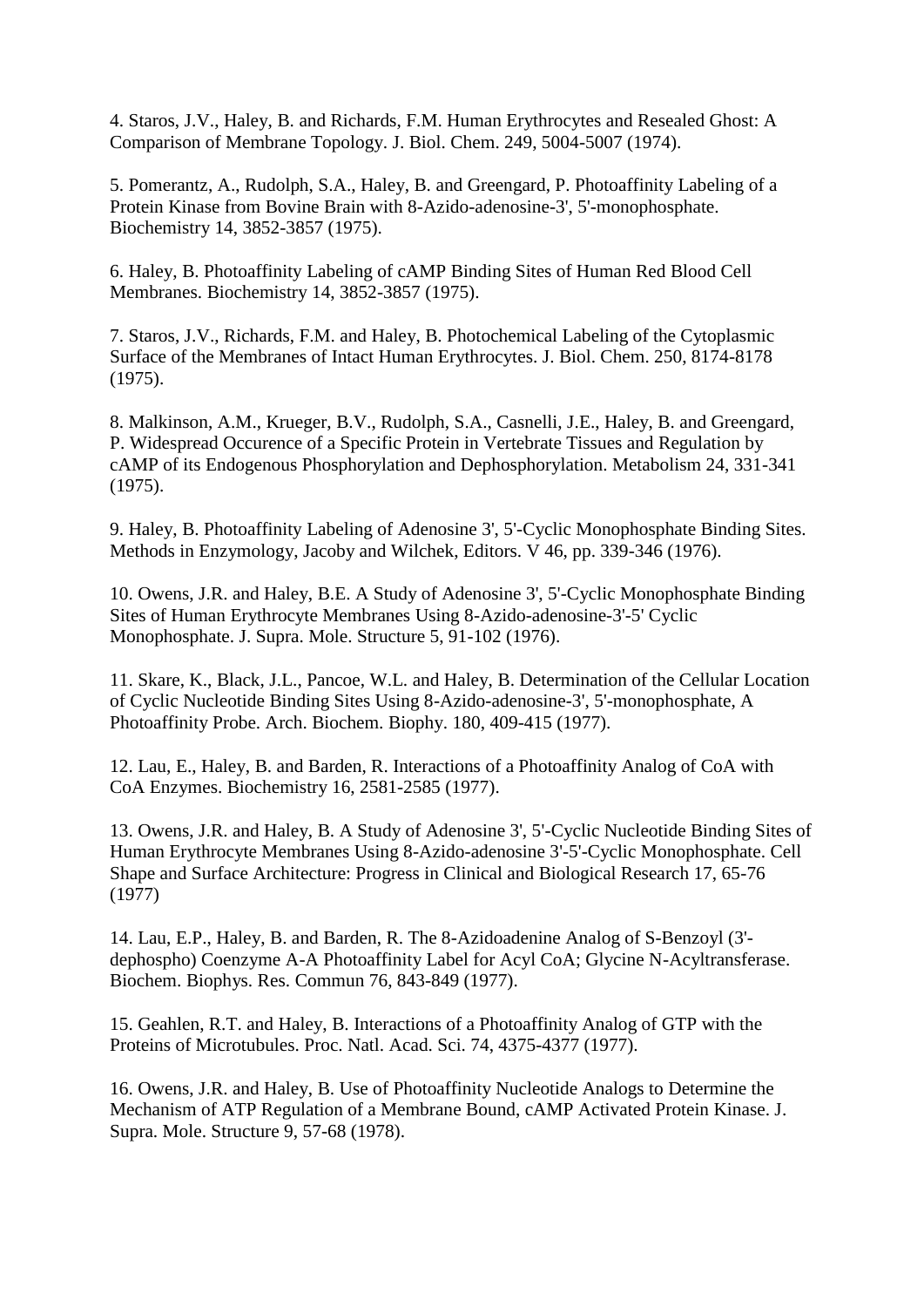17. Czarnecki, J., Geahlen, R.T. and Haley, B. Synthesis and Use of Azido Photoaffinity Analogs of Adenine and Guanine Nucleotides. Methods in Enzymology 56, 642-653 (1979).

18. Marcus, F. and Haley, B. Inhibition of Fructose 1,6-biphosphatase by the Photoreactive AMP Analog, 8-Azido-AMP. J. Biol. Chem. 254, 259-261 (1979).

19. Geahlen, R., Haley, B. and Krebs, E.G. Synthesis and Use of 8-azidoguanosine 3', 5' cyclic Monophosphate as a Photoaffinity Label for Cyclic GMP-dependent Protein Kinase. Proc. Natl. Acad. Sci. 76, 2213-2217 (1979).

20. Geahlen, R. and Haley, B. Use of GTP Photoaffinity Probe to Resolve Aspects of the Mechanism of Tubulin Polymerization. J. Biol. Chem. 254, 11982-11987 (1979).

21. Haley, B. Application of Photoaffinity Nucleotide Analogs to Biological Membrane Research. Selected Aspects of Cancer-Related Protein, Carbohydrate, Lipid and other Biochemistry, International Cancer Research Data Bank, p. 87 (1979).

22. Owens, J. and Haley, B. Mechanism of MgATP Regulation of Membrane Bound Type I cAMP Activated Protein Kinase. Transmembrane Signaling. Alan R. Liss, Inc. New York, New York, pp. 149-160 (1979).

23. Forrester, I.T., P.K. Schoff, B.E. Haley and R.G. Atherton. Determination of Protein Kinase Activity in Intact Mammalian Sperm. J. of Andrology 1, 70 (1980).

24. Briggs, F. Norman, Al-Jumaily, Walid and Haley, Boyd. Photoaffinity Labeling of the (Ca+Mg) ATPase of Skeletal and Cardiac Sarcoplasmic Reticulum with [32P-]-8-Azido ATP. Cell Calcium 1, 205-215 (1980).

25. Hoyer, P., Owens, J.R. and Haley, B.E. Use of Nucleotide Photoaffinity Probes to Elucidate Molecular Mechanisms of Nucleotide Regulated Phenomena. Annals of New York Academy of Science 346, 280-301 (1980).

26. Takemoto, D.J., B.E. Haley, J. Hanse, P. Pinbett and L.J. Takemoto. GTPase from Rod Outer Segments: Characterization by Photoaffinity Labeling and Tryptic Peptide Mapping. Biochem. Biophys. Res. Commun. 102, 341-347 (1981).

27. Leichtling, B.H., Coffman, D.S., Yaeger, E.S., Rickenberg, H.V., Al-Jumaily, W. and Haley, B.E. Occurrence of the Adenylate Cyclase "G-Protein" in Membranes of Dictyostelium discoidium, Biochem. Biophys. Res. Commun. 102, 1187-1195 (1981).

28. Schoff, P.K., Forester, I.T., Haley, B.E. and Atherton, R. A Study of cAMP Binding Proteins on Intact and Distrupted Sperm Cells Using 8-Azidoadenosine-3', 5'-Cyclic Monophosphate. J. Supra. Molecular Structure 19, 1-15 (1982).

29. King, M.M., Carlson, G. and Haley, B.E. Photoaffinity-Labeling of the Subunit of Phosphorylase Kinase by 8-Azidoadenosine-5'-Triphosphate and its 2', 3' -Dialdehyde Derivative. J. Biol. Chem. 257, 14058-14065 (1982).

30. Potter, R. and Haley, B.E. Photoaffinity Labeling of Nucleotide Binding Sites with 8- Azidopurine Analogs. Meth. Enzymol. 91, 613-633 (1982).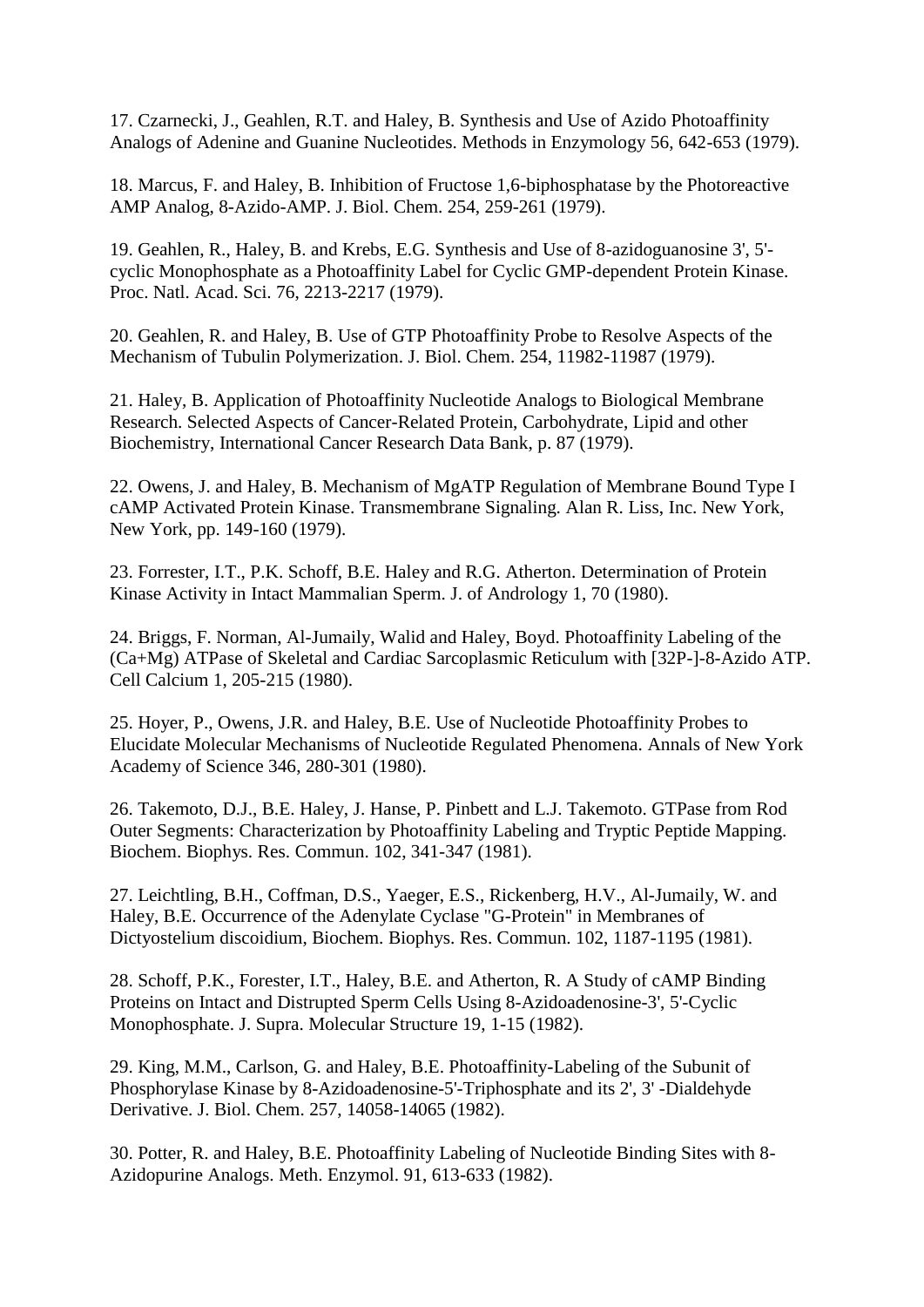31. Hoyer, P.B. and Haley, B.E. Utilization of Nucleotide Photoaffinity Probes to Study Protein-Nucleotide Interactions in Cell Fractions. J. Cellular Biochemistry, submitted. (1983)

32. Haley, Boyd. Development and Utilization of 8-Azidopurine Nucleotide Photoaffinity Probes. Federation Proceedings 42, 2831-2836 (1983).

33. Khatoon, S., Atherton, R. Al-Jumaily, W. and Haley, B.E. Use of Nucleotide Photoaffinity Probes to Study Hormone Action. Biology of Reproduction 28, 61-73 (1983).

34. Kaiser, I.I., Kladianos, D.M., Van Kirk, E.A., and Haley, B.E. Photoaffinity Labeling of catechol-o-methyltransferase with 8'-Azido-S-adenosylmethionine. J. Biol. Chem. 258, 1747- 1751 (1983).

35. Abraham, K., Haley, B. and Modak, M. Biochemistry of Terminal Deoxynucleotidyl Transferase: 8-Azido ATP as A Substrate Binding Site-Directed Photoaffinity Labeling Prob. Biochemistry 22, 4197-4203 (1983).

36. Haley, B.E., Ponstingl, H. and Doenges, K.H. Photoaffinity Labeling of Pure Tubulin Using 8-Azidoguanosine triphosphate at the b-Subunit. Hoppe-Seylers J. Physiol. Chem. 364, 1137 (1983).

37. Woody, A.M., Vader, C.R., Woody, R.W. and Haley, B.E. Photoaffinity Labeling of DNA-dependent RNA polymerase from E. coli with 8-azidoadenosine-5'-triphosphate. Biochemistry 23, 2843-2848 (1984).

38. Owens, J.R. and Haley, B.E. Synthesis and Utilization of [5'-32P]-8-Azidoguanosine-3' phosphate-5'-phosphate: Photoaffinity Studies on Cytosolic Proteins of E. coli. J. Biol. Chem. 259, 14843-14848 (1984).

39. Pfister, K.K. , Haley, B.E. and Witman, G.B. The Photoaffinity Probe 8-azidoadenosine-5'-triphosphate. Selectivity Labels the Heavy Chain of Chlamydomonas 12S Dynein. J. Biol. Chem. 259, 8499-8504 (1984).

40. Atherton, R.W., Khatoon, S., Schoff, P.K. and Haley, B.E. A Study of Rat Epididymal Sperm Adenosine-3', 5'-monophosphate-dependent Protein Kinase: Maturation Differences and Cellular Location. Biol. of Reproduction 32, 155-172 (1985).

41. McMurray, M.M., Hansen, J.S., Haley, B.E., Takemoto, D.J. and Takemoto, L.J. Interspecies Conservation of Retinal Guanosine-5'-triphosphatase: Characterization by Photoaffinity Labeling and Tryptic Peptide Mapping. Biochemical Journal 225, 227-232 (1985).

42. Khatoon, S., Haley, B.E. and Atherton, R.W. A Comparative Analysis of cAMPdependent Protein Kinase Regulatory Subunits in Sea Urchin and Rat Sperm. J. Andrology 6, 251-260 (1985).

43. DeBortoli, M.E., Issa, H.A., Haley, B.E. and Cho-Chung, Y.S. Elevated Levels of p2l ras Protein in Hormone-Dependent Mammary Carcinomas of Humans and Rodents. Bioch. Biophys. Res. Commun. 127, 699-709 (1985).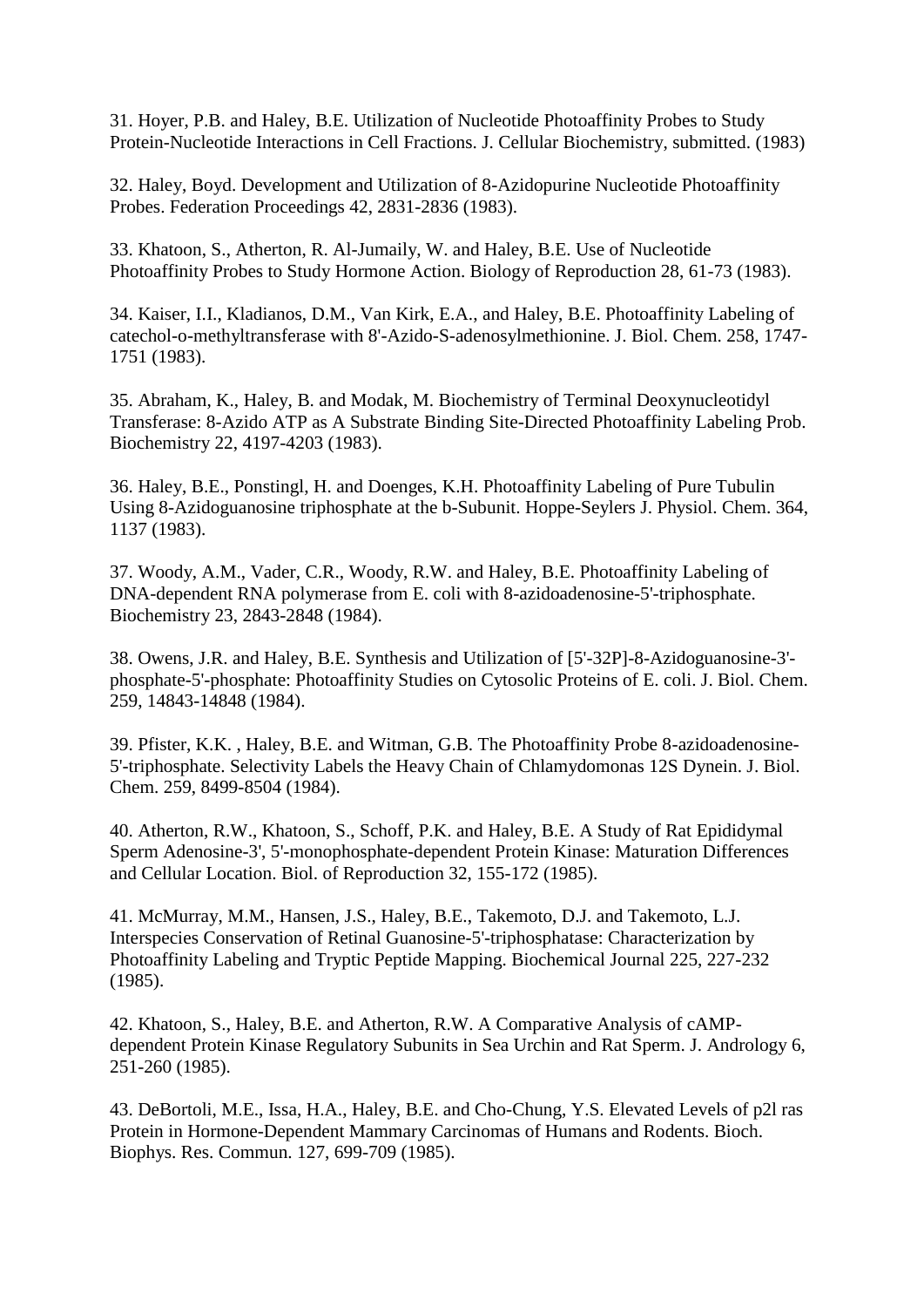44. Evans, R., Haley, B. and Roth, D. Photoaffinity Labeling of a Viral Induced Protein from Tobacco. J. Biol. Chem. 260, 7800-7804 (1985).

45. Nunamaker, R.A., Wilson, W.T. and Haley, B.E. Electrophoretic Detection of Africanized Honey Bees (Apis mellifera scutellata) in Guatemala and Mexico Based on Malate Dehydrogenase Allozyme Patterns. Journal of the Entomological Society 57, 622-631 (1985).

46. Pfister, K.K., Haley, B.E. and Witman, G.B. Labeling of Chlamydomonas 18S Dynein Polypeptides by 8-Azidoadenosine 5'-Triphosphate, a Photoaffinity Analog of ATP. J. Biol. Chem. 260, 12844-12850 (1985).

47. Hoyer, P.B., Fletcher, P. and Haley, B.E. Synthesis of 2', 3'-0-(2,4,6, trinitrocyclohexadienylidine) guanosine 5'-Triphosphate and study of its Inhibitory Properties with Adenylate Cyclase. Arch. Biochem. Biophys. 245, 368-378 (1986).

48. Evans, R.K., Johnson, J.D. and Haley, B.E. 5'-Azido-2'-deoxyuridine-5'-triphosphate: A Novel Photoaffinity Labeling Reagent and Tool for the Enzymatic Synthesis of Photoactive DNA. Proc. Natl. Acad. Sci. USA. 83, pp. 5382-5386 (1986).

49. Jeganathan, A., Richardson, S.K., Mani, R.S., Haley, B.E. and Watt, D.S. Selective Reactions of Azide-substituted a-Diazoamides with Olefins and Alcohols Using Rhodium (II) Catalysts. J. Org. Chem. 51, 5362-5367 (1986).

50. Malkinson, A.M., Haley, B.E., Macintyre, B.E. and Buthy, M.S. Changes in Pulmonary Adenosine Triphosphate Binding Proteins Detected by Nucleotide Photoaffinity Labeling Following Treatment of Mice with the Tumor-Modulatory Agent Butylated Hydroxytoluene. Cancer Res. 46, 4626-4630 (1986).

51. Evans, R.K. and Haley, B.E. Synthesis and Biological Properties of 5-Azido-2' deoxyuridine-5'-triphosphate: A Photoactive Nucleotide Suitable for Making Light Sensitive DNA. Biochemistry 26, 269-276 (1987).

52. Richardson, S.K., Jeganathan, A., Mani, R.S., Haley, B.E. and Watt, D.S. Synthesis and Biological Activity of C-4 and C-15 Aryl Azide Derivatives of Anguidine. Tetrahedron Letters 43, 2925 (1987).

53. Droms, K.A., Haley, B.E. and Malkinson, A.M. Decreased Incorporation of the Photoaffinity Probe [g3232P]-8N3 GTP into a 45KD Protein in Lung Tumors. Bioch. Biophys. Res. Commun. 144, 591-597 (1987).

54. Karpel, R.L., Levin, V.Y. and Haley, B.E. Photoaffinity Labeling of T4 Bacteriophage 32Protein. J.Biol.Chem. 262, 9359-66 (1987).

55. Suhadolnik, R.J., Li, Shi Wu, Sobol, Jr. R.W., and Haley, B.E. 2-and 8-Azido Photoaffinity Probes. II. Studies on the Binding Process of 2-5A Synthetase. Biochemistry 27, 8846-8851 (1988).

56. Suhadolnik, R.J., Kariko, K., Sobol, Jr., R.W., Shi Wu, Richenbach, N.L. and Haley, B.E. 2- and 8-Azido Photoaffinity Probes. I. Enzymatic Synthesis, Characterization and Biological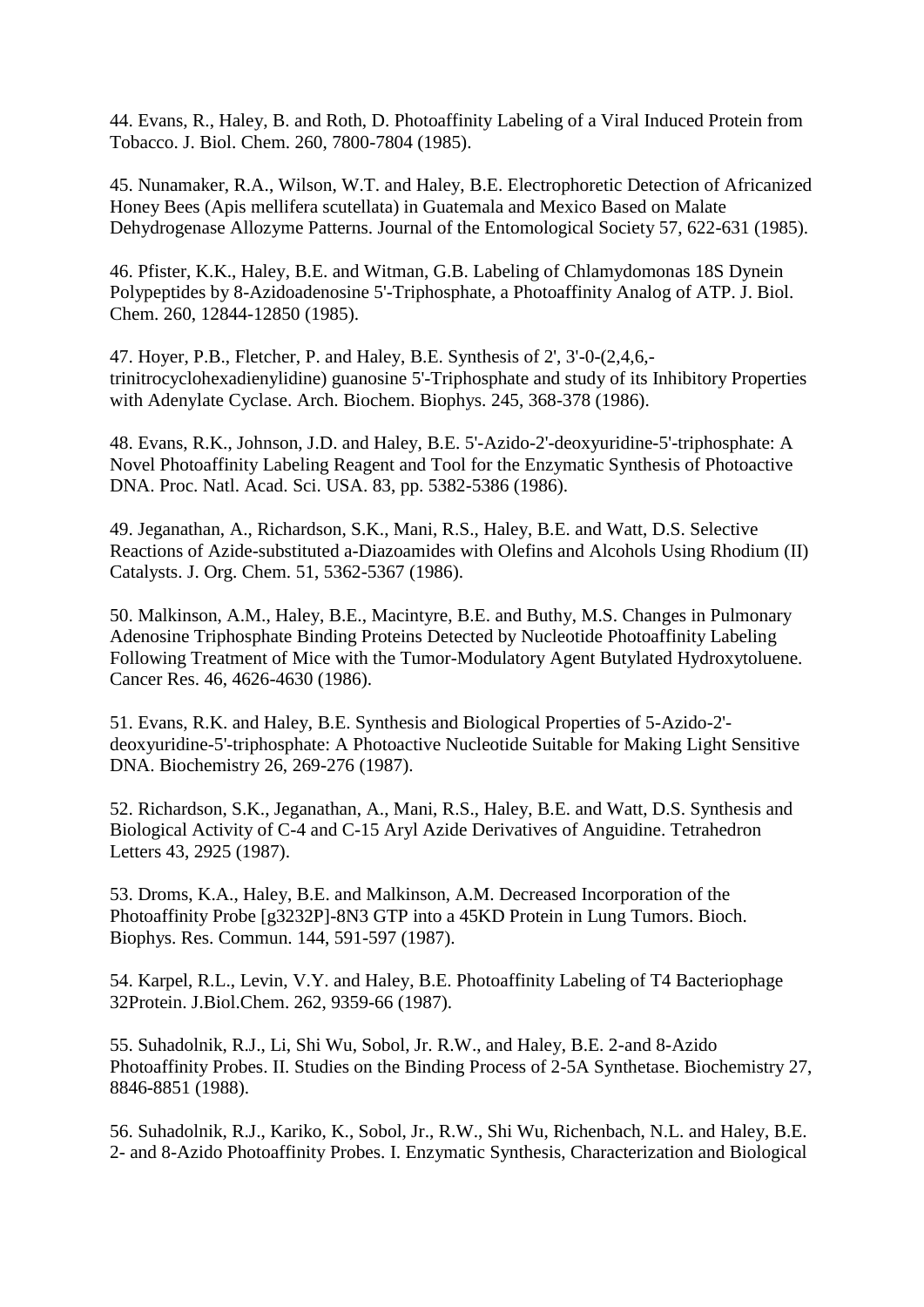Properties of 2- and 8-Azido Photoprobes of 2-5A & Photolabeling of 2-5A Binding Proteins. Biochemistry 27, 8840-8846 (1988).

57. Droms, K.A., Haley, B.E., Smith, G.J. and Malkinson, A.M. Decreased Photolabeling of Gsa With [a-32P]8N3-GTP in Tumorigenic Lung Epithelial Cell Lines: Association with Decreased Hormone Responsiveness and Loss of Contact-Inhibited Growth. Experimental Cell Research 182, 330-339 (1989).

58. Francis, B., Overmeyer, J., John, W., Marshall, E. and Haley, B. Prevalence of Nucleoside Diphosphate Kinase Autophosphorylation in Human Colon Carcinoma versus Normal Colon Homogenates. Molecular Carcinogenesis 2, 168-178 (1989).

59. King, S.M., Haley, B.E. and Witman, G.B. Structure of the a and b Heavy Chains of the Outer Arm Dynein from Chlamydomonas Flagella. J. Biol. Chem. 264, 10210-10218 (1989).

60. Khatoon, S., Campbell, S.R., Haley, B.E. and Slevin, J.T. Aberrant GTP b-Tubulin Interaction in Alzheimer's Disease. Annals of Neurology 26, 210-215 (1989).

61. Lawson, S.G., Mason, T.L., Sabin, R.D., Sloan, M.E., Drake, R.R., Haley, B.E. and Wasserman, B.P. UDP-Glucose: (1,3)-B-Glucan Synthase from Daucas carota L.: Characterization, Photoaffinity Labeling and Solubilization. Journal of Plant Physiology 90, 101-108 (1989).

62. Lewis, C.T., Haley, B.E. and Carlson, G.M. Formation of an Intramolecular Cystine Disulfide During the Reaction of 8-Azido-GTP with Cytosolic Phosphoenolpyruvate Carboxykinase (GTP) Causes Inactivation without Photolabeling. Biochemistry 28, 9248- 9255 (1989).

63. Ho, L.T., Nie, Z.M., Mende, T.J., Richardson, S., Chavan, A., Kolaczkowska, E., Watt, D.S., Haley, B.E. and Ho, R.J. Modification of Adenylate Cyclase by Photoaffinity Analogs of Forskolin. J. Second Messengers and Phosphoproteins 12, 209-223 (1989).

64. Wasserman, B.P., Read, S.M., Frost, D.J., Mason, T.L., Drake, R.R. and Haley, B.E. Potential use of Affinity Labels in Subunit Identification Studies of (1,3)-b-Glucan Synthase. J.Applied Polymer Science Symposium (Proceeding of the Tenth Cellulose Conference, Syracuse, NY). C. Schuerch and T. Timell, Eds. 43, 827-837 (1989).

65. Drake, R.R., Evans, R.K., Wolf, M.J. and Haley, B.E. Synthesis and Properties of 5- Azido-UDP-Glucose: Development of Photoaffinity Probes for Nucleotide Diphosphate Sugar Binding Sites. J. Biol. Chem. 264, 11928-11933 (1989).

66. Dholakia, J.N., Francis, B.R., Haley, B.E. and Wahba, A. Photoaffinity Labeling of the Rabbit Reticulocyte Guanine Nucleotide Exchange Factor and Eukaryotic Initiation Factor 2 with 8-Azidopurine Nucleotides. J. Biol. Chem. 264, 20638-20642 (1989).

67. Campbell,S., Kim, H., Doukas, M. and Haley, B. Photoaffinity Labeling of ATP and NAD+ Binding Sites on Recombinant Human Interleukin-2. Proc. Natl. Acad. Sci. 87, 1243- 1246 (1990).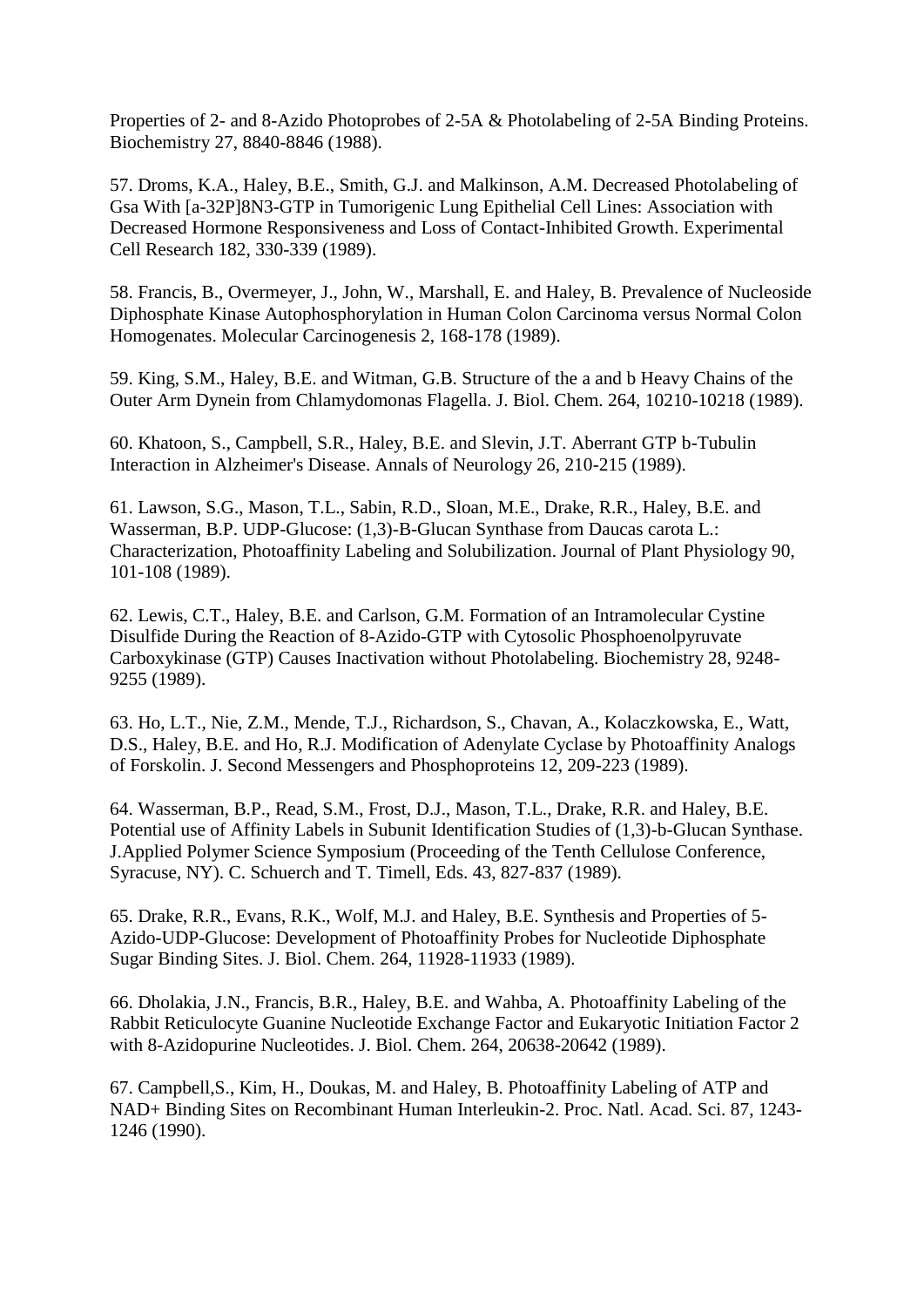68. Kim, H. and Haley, B. Synthesis and Properties of 2-Azido-NAD+: A Study of Interactions with Glutamate Dehydrogenase. J. Biol. Chem. 265, 3636-3641 (1990).

69. Drake, R., Palamarczyk, G., Haley, B. and Lennarz, W.J. Evidence for the Involvement of a 35-kDa Membrane Protein in the Synthesis of Glucosylphosphoryldolichol. Bioscience Reports 10, 61-68 (1990).

70. Marchase, R.B., Richardson, K.L., Srisomsap, C., Drake, R. and Haley, B.E. Resolution of Phosphoglucomutase and the 62 kDa Acceptor for the Glucosylphosphotransferase. Arch. Biochim. Biophys. 280, 122-129. (1990).

71. Salvucci, M.E. and Haley, B.E. Photoaffinity Labeling of Ribulose Bisphosphate Carboxylase/Oxygenase With 8-Azidoadenosine 5'-Triphosphate. Planta 181, 287-295 (1990).

72. Salvucci, M.E., Drake, R., Broadbent, K.P., Haley, B.E., Hanson, K.R. and McHale, N.A. Identification of the 64 Kilodalton Chloroplast Stromal Phosphoprotein as Phosphoglucomutase. Plant Physiology 93, 105-109 (1990).

73. Frost, D.J., Read, S.M., Drake, R., Haley, B.E. and Wasserman, B.P. Identification of the UDPG Binding Polypeptide of (1,3)-b-Glucan Synthase From A Higher Plant by Photoaffinity Labeling with 5-AzidoUDP-Glucose. J. Biol. Chem. 265, 2162-2167 (1990).

74. Lin, F.C., Brown, R.M. Jr., Drake, R.R. and Haley, B.E. Characterization of Cellulose Synthase Catalytic Subunit of Acetobacter xylinum Using 5-Azido-UDP-glc, A Photoaffinity Probe. J. Biol. Chem. 265, 4782-4784 (1990).

75. Salvucci, M.E., Drake, R.R., and Haley, B.E. Purification and Photoaffinity Labeling of Sucrose Phosphate Synthase from Spinach Leaves. Arch. Biochem. Biophys. 281, 212-218 (1990).

76. Chavan, A.J., Kim, H., Haley, B.E., and Watt, D.S. A Photoactive Phosphonamide Derivative of GTP for the Identification of the GTP Binding Domain of b-Tubulin. Bioconjugate Chemistry, 1, No. 5, 337-344 (1990).

77. Kwiatkowski, S., Crocker, P.J., Chavan, A.J., Nobuyuki, I., Haley, B.E. and Watt, D.S. Thiazolidine and Thiazoline Derivatives of 3-Aryl 3-Trifluormethyl Diazirines for the Preparation of Fluorescent or 35S-Radiolabeled Photoaffinity Probes. Tetrahedron Lett, 31, 2093-2096 (1990).

78. Palamarczyk, G., Drake, R., Haley, B. and Lennarz, W.J. Evidence that the Synthesis of Glucosylphosphoryl Dolichol in Yeast Involves a 35 kDa Membrane Protein. Proc. Natl. Acad. Sci. 87, 2666-2670 (1990).

79. King, S., Kim, H., and Haley, B. Strategies and Reagents for Photoaffinity Labeling of Mechanochemical Proteins. Meth. Enzymol. 196, 449-466 (1991).

80. Kim, H. and Haley, B. Identification of Peptides in the Adenine Ring Binding Domain of Glutamate and Lactate Dehydrogenase Using 2-AzidoNAD+. Bioconjugate Chemistry 2, 1142-147 (1991).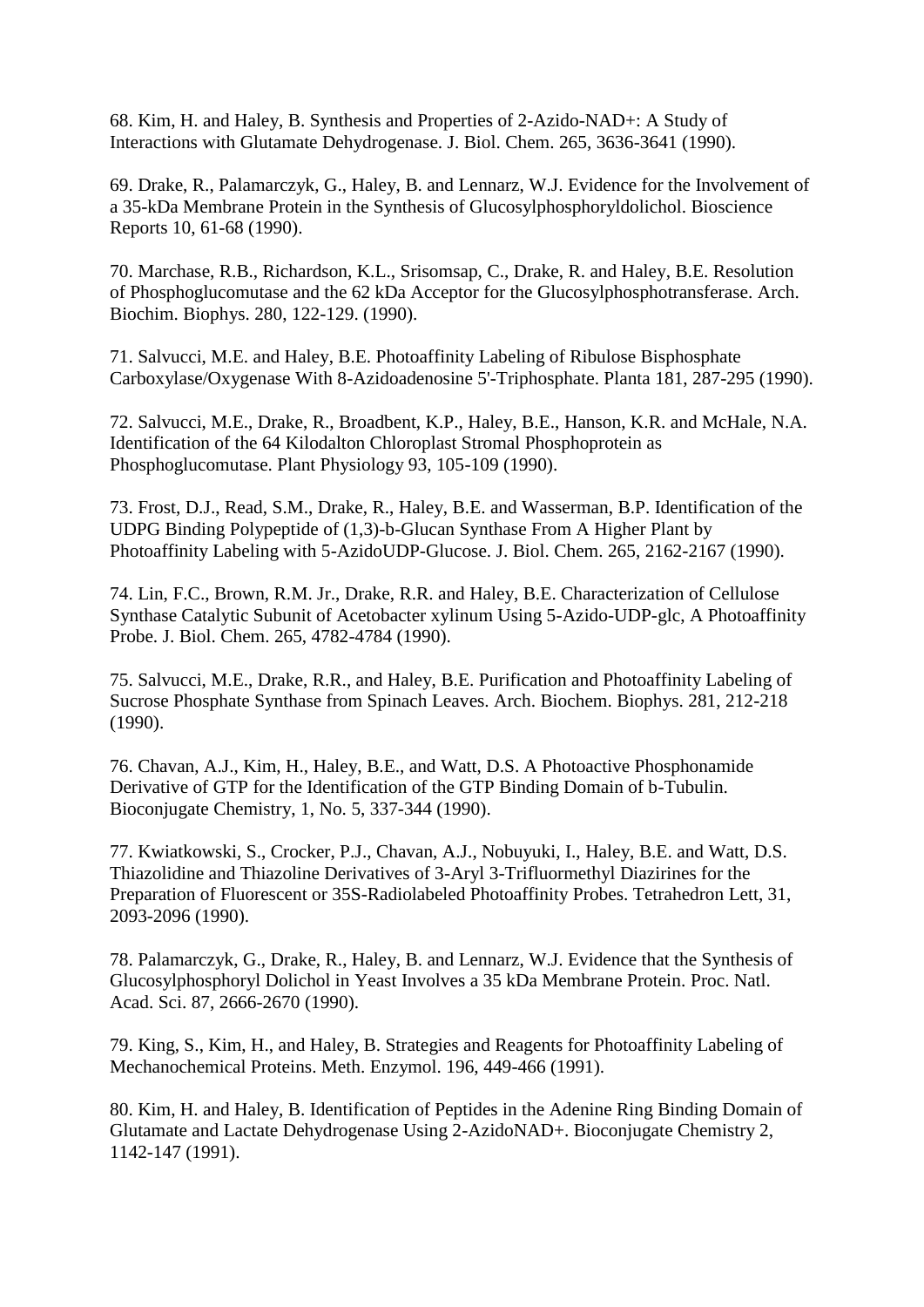81. Mann, D., Haley, B., and Greenberg, R. Photoaffinity Labeling of Atrial Natriurtic Factor Analog Atriopeptin III woith [g32P]8N3GTP. Peptide Research 4, #2, 79-83 (1991).

82. Drake, R.R., Zimniak, P., Haley, B.E., Lester, R., Elbein, A.D. and Radominska, A. Synthesis and Characterization of5-Azido-UDP-Glucuronic Acid. J. Biol. Chem., 266, 23257- 23260 (1991).

83. Drake, R.R., Zimniak, P., Haley, B.E., Lester, R., Elbein, A.D. and Radominska, A. Synthesis and Characterization of5-Azido-UDP-Glucuronic Acid. J. Biol. Chem., 266, 23257- 23260 (1991).

84. Hiestand, D., Haley, B., and Kindy, M. Role of Calcium inInactivation of Calcium/Calmodulin Dependent Protein Kinase II After Cerebral Ischemia. Journal of the Neurological Sciences, 113, 31-37 (1992).

85. Salvucci, M., Chavan, A. and Haley, B. Identification of Peptides for the Adenine Binding Domains of ATP and AMP in Adenylate Kinase: Isolation of Photoaffinity Labeled Peptides by Metal Chelate Chromatography. Biochemistry 31 4479-4487 (1992).

86. Shoemaker, M., Lin, P.C., and Haley, B. Identification of the Guanine Binding Domain Peptide of the GTP Binding Site of Glucagon. Protein Science 1, 884-891 (1992).

87. Doukas, M., Chavan, A., Gass, C., Boone, T. and Haley, B. Identification and charaterization of a Nucleotide Binding Site on Recombinant Murine Granulocyte/Macrophage-Colony Stimulating Factor. Bioconjugate Chemistry 3, 484-492 (1992).

88. Segal, A., West, I., Wientjes, F., Nugent, J., Chavan, A., Haley, B., Garcia, R., Rosen, H. and Scrace, G. Cytochrome b-245 is a Flavocytochrome Containing FAD and the NADPH Binding Site of the Microbicidal Oxidase of Phagocytes. Biochem. J. 284, 781-788 (1992).

89. Hammond, D., Haley, B. and Lesnaw, J. Identification and Characterization of Serine/Threonine Protein Kinase ActivityIntrinsic to the L Protein of Vesicular Stomatitis Virus New Jersey. Journal of General Virology 73, 67-75 (1992)

90. Chavan, A., Nemoto, Y., Narumiya, S., Kozaki, S., and Haley, B. NAD+ Binding Site of Clostridium botulinum C3 ADP-ribosyltransferase: Identification of Peptide in the Adenine Ring Binding Domain using 2-Azido NAD+. J. Biol. Chem. 267, 14866-14870 (1992).

91. Gunnersen, D.J. and Haley, B.E. Detection of Glutamine Synthetase in the Cerebrospinal Fluid of Alzheimer's Diseased Patients: A Potential Diagnostic Biochemical Marker. Proc. Natl. Acad. Sci. USA, 89 pp. 11949-11953 (1992).

92. Shoemaker, M., and Haley, B. Identification of a Guanine Binding Domain Peptide of the GTP Binding Site of Glutamate Dehydrogenase: Isolation with Metal-Chelate Affinity Chromatography. Biochemistry 32, 1883-1890 (1993).

93. Churn, S.B., Sankaran, B., Haley, B.E. and Delorenzo, R.J. Ischemic Brain Injury Selectively Alters ATP Binding of Calcium and Calmodulin-Dependent Protein Kinase-II. Biochem. Biophys. Res. Comm. 193:3, 934-940 (1993).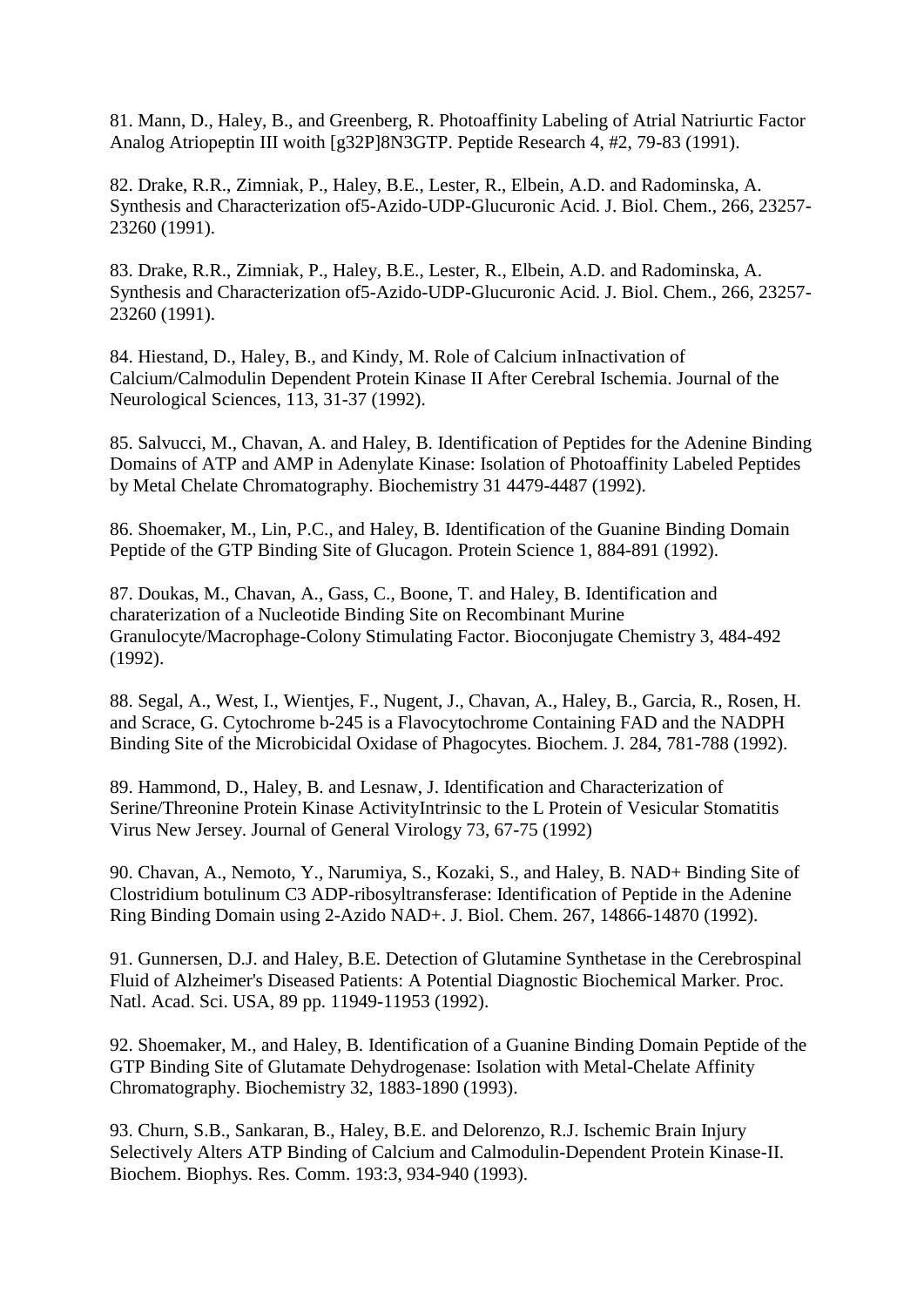94. Salvucci, M., Rajagopalan, K., Sievert, G., Haley, B. and Watt, D. Photoaffinity Labeling of Rubisco Activase with ATP-g-benzophenone: Identification of the ATP g-Phosphate Binding Domain J. Biol. Chem. 268, 14239-14244 (1993).

95. Rajagopalan, K., Chavan, A., Haley, B. and Watt, D. Bidentate Cross-Linking Reagents: Non-Hydrolyzable Nucleotide Photoaffinity Probes with Two Photoactive Groups J. Biol. Chem. 268, 14245-14253 (1993).

96. Trad, C., Chavan, A., Clemens, J., and Haley, B. Identification and Characterization of an NADH Binding Site of Prolactin with 2-Azido-NAD+ Arch. Biochem. Biophys. 304, 58-64 (1993).

97. Chavan, A., Ensor, C., Wu, P., Haley, B. and Tai, H. Photoaffinity Labeling of Human Placental NAD+-Linked 15-Hydroxyprostaglandin Dehydrogenase with [a32P]-2N3NAD+: Identification of a Peptide in the Adenine Ring Binding Domain J. Biol. Chem. 268, 16437- 16442 (1993).

98. Chavan, A., Richardson, S., Kim, H., Haley, B. and Watt, D. Forskolin Photoaffinity Probes for the Evaluation of Tubulin Binding Sites Bioconjugate Chem. 4, 268-274 (1993).

99. Duhr, E.F., Pendergrass, J. C., Slevin, J.T., and Haley, B. HgEDTA Complex Inhibits GTP Interactions With The E-Site of Brain b-Tubulin Toxicology and Applied Pharmacology 122, 273-288 (1993).

100. Jayaram, B. and Haley, B. Identification of Peptides Within the Base Binding Domains of the GTP and ATP Specific Binding Sites of Tubulin. J. Biol. Chem. 269 (5) 3233-3242 (1994).

101. A. Chavan, B. Haley, D. Volkin, K. Marfia, A. Verticelli, M. Bruner, J. Draper, C. Burke and R. Middaugh. Interaction of Nucleotides with Acidic Fibroblast Growth Factor (FGF-1). Biochemistry 33,7193-7202 (1994).

102. Logan, J., Hiestand, D., Daram, P., Huang, Z., Muccio, D., Hartman, J., Haley, B., Cook, W., and Sorscher, E. Cystic Fibrosis Transmembrane Conductance Regulator Mutations That Disrupt Nucleotide Binding. J. Clin. Invest. 94, 228-236 (1994).

103. Olcott, M. and Haley, B. Identification of Two Peptides From the ATP-Binding Domain of Creatine Kinase. Biochemistry, 33, 11935-11941 (1994).

104. Bhattacharyya, A., Chavan, A., Shuffett, M., Haley, B. and Collins, D. Photoaffinity Labeling of Rat Liver Microsomal 5a-Reductase by 2-Azido-NADP+. Steroids 59, 634-641 (1994).

105. Salvucci, M., Chavan, A., Klein, R., Rajagopalan, K. and Haley, B. Photoaffinity Labeling of the ATP Binding Domain of Rubisco Activase and a Separate Domain Involved in the Activation of Ribulose-1,5-Bisphosphate Carboxylase/Oxygenase. Biochemistry 33, 14879-14886 (1994).

106. Pendergrass, J.C. and Haley, B.E. Mercury-EDTA Complex Specifically Blocks Brain b-Tubulin-GTP Interactions: Similarity to Observations in Alzheimer"s Disease. pp98-105 in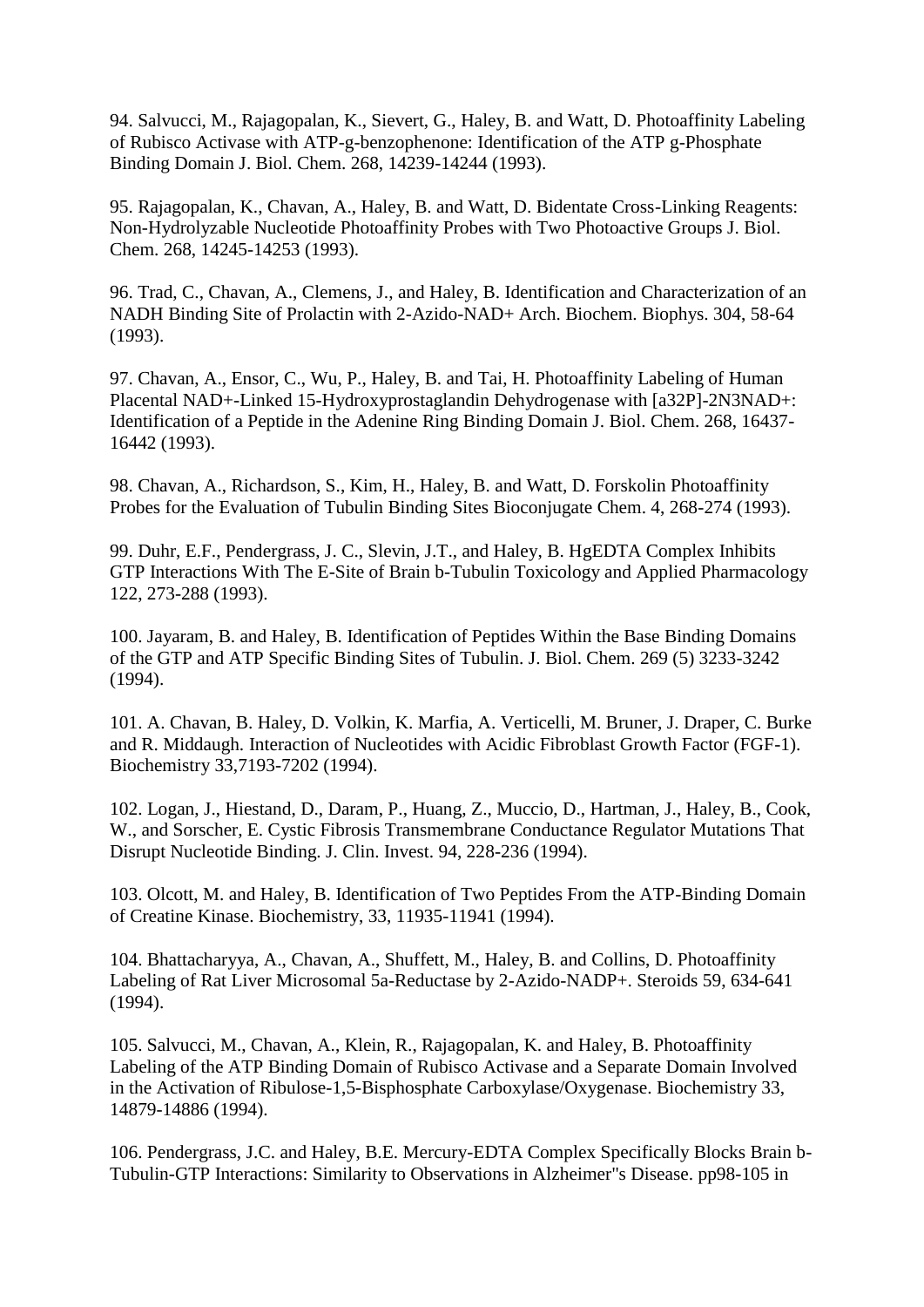Status Quo and Perspective of Amalgam and Other Dental Materials (International Symposium Proceedings ed. by L. T. Friberg and G. N. Schrauzer) Georg Thieme Verlag, Stuttgart-New York (1995).

107. Doukas, M., Chavan, A., Gass, C., Nickel, P., Boone, T. and Haley, B. Inhibition of GM-CSF Activity by Suramine and Suramin Analogues is Correlated to Interaction with the GM-CSF Nucleotide Binding Site. Cancer Research 55:5161-5163 (1995).

108. Bhattacharyya, A. K., Chavan, A.J., Haley, B., Taylor, M.F., and Collins, D.C. Identification of the NADP(H) Binding Site of Rat Liver Microsomal 5a-Reductase (Isozyme-1): Purification of a Photolabeled Peptide Corresponding to the Adenine Binding Domain. Biochemistry 34, 3663-3669 (1995)

109. Chavan, A., Gass, C., Haley, B., Boone, T. and Doukas, M. A. Identification of N-Terminus Peptide of Human Granulocyte/Macrophage Colony Stimulating Factor as the Site of Nucleotide Interaction. Biochem. Biophys. Res. Commun. 208,#1 390-396 (1995).

110. Shoemaker, M., and Haley, B. Identification of the Adenine Binding Domain Peptides of the ADP Binding Site of Glutamate Dehydrogenase. Bioconjugate Chemistry 7, 302-310 (1996).

111. Rajagopalan, K., Pavlinkova, G., Levy, S., Pokkuluri, R., Schiffer, M., Haley, B., and Kohler, H. Novel Unconventional Binding Site in the Variable Region of Immunoglobulins. Proc. Natl. Acad. Sci. 93, 6019-6024 (1996).

112. Pavlinkova, G., Rajagopalan, K., Muller, S., Chavan, A., Sievert, G., Lou, D., O'Tolle, C., Haley, B., and Kohler, H. Site-Specific Photobiotinylation of Immunoglobins, Fragments and Light Chain Dimers. J. Immunological Methods 201, 77-88 (1997).

113. Pendergrass, J.C. and Haley, B.E. Inhibition of Brain Tubulin-Guanosine 5'- Triphosphate Interactions by Mercury: Similarity to Observations in Alzheimer's Diseased Brain. In Metal Ions in Biological Systems V34, Mercury and Its Effects on Environment and Biology, Chapter 16. Edited by H. Sigel and A. Sigel. Marcel Dekker, Inc. 270 Madison Ave., N.Y., N.Y. 10016 (1996).

114. McGuire, M., Carroll, L. J., Yankie, L., Thrall, S. H., Dunaway-Mariano, D., Hertzberg, O., Jayaram, *B. and Haley, B. Det*ermination of the Nucleotide Binding Site within Clostridium symbiosum Pyruvate Phosphate Dikinase by Photoaffinity Labeling, Site-Directed Mutagenesis, and Structural Analysis. Biochemistry 35, 8544-8552 (1996).

115. Kohler, H., Pavlinkova, G., and Haley, B. Immunoglobulin Nucleotide Binding Site: A Possible Superantigen Receptor. In Human B Cell Superantigens, edited by Moncei Zouali, Chapter 13, pp 189-194 (1996).

116. Sankaran, B., Chavan, A. and Haley, B. Identification of Adenine Binding Domain Peptides of the NADP+ Active Site within Porcine Heart NADP+-Dependent Isocitrate Dehydrogenase. Biochemistry 35, 13501-13510 (1996).

117. Sankaran, B., Clemens, J., and Haley, B. A Comparison of Changes in Nucleotide-Protein Interactions in the Striatal, Hippocampus and Paramedian Cortex After Cerebral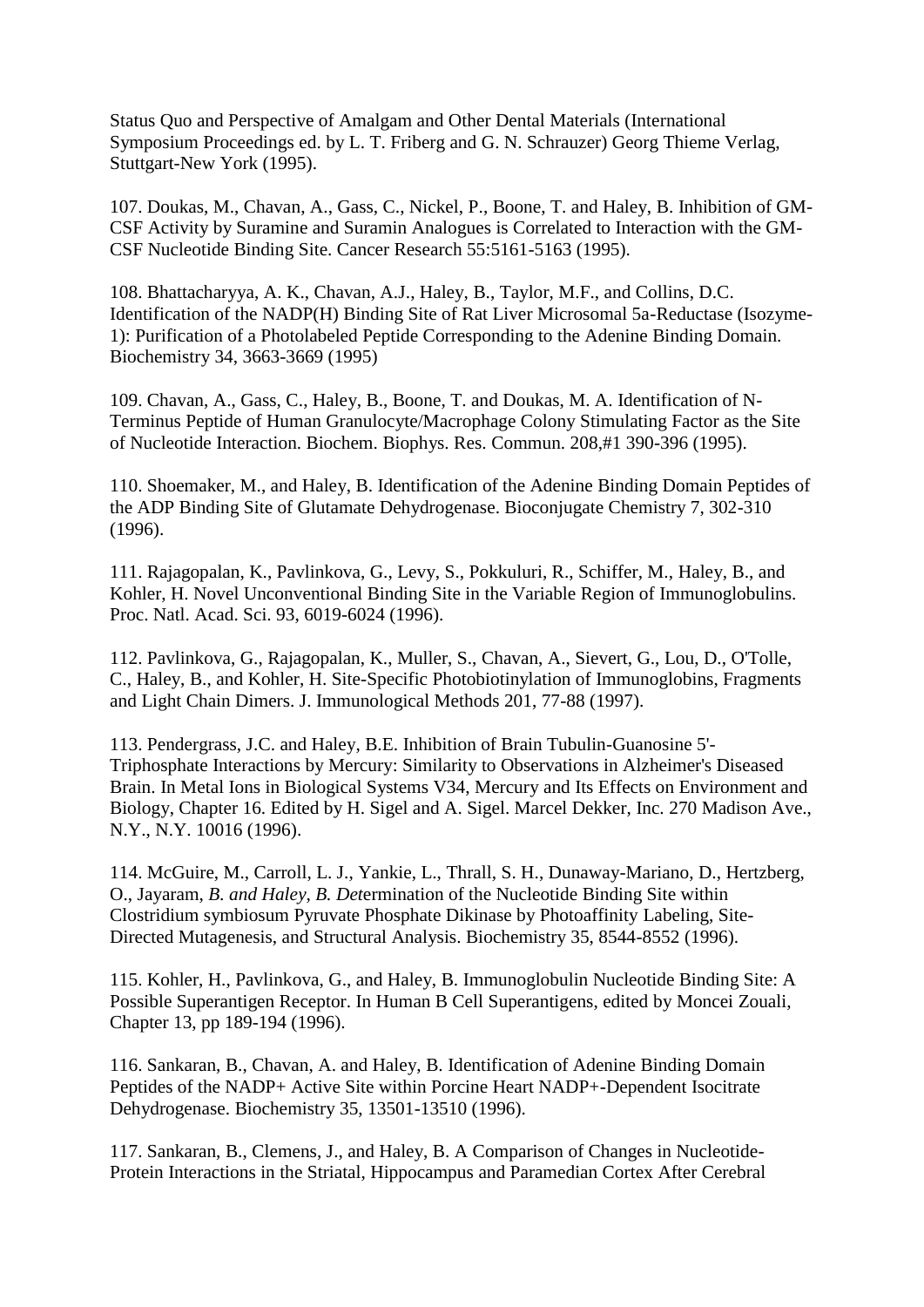Ischemia and Reperfusion: Correlations to Regional Vulnerability. Molecular Brain Research 47, 237-250 (1997).

118. Hensley, K., Cole, P. ,Aksenov, M., Aksenova, M., Bummer, P.E., Carney, J.M., Haley, B.E., and Butterfield, D.A. Oxidatively-Induced Structural Alteration of Glutamine Synthetase Assessed by Analysis of Spin Label Incorporation Kinetics. J. of Neurochemistry 68, 2451-2457 (1997).

119. Pendergrass, J. C., Haley, B.E., Vimy, M. J., Winfield, S.A. and Lorscheider, F.L. Mercury Vapor Inhalation Inhibits Binding of GTP to Tubulin in Rat Brain: Similarity to a Molecular Lesion in Alzheimer's Disease Brain. Neurotoxicology 18(2), 315-324 (1997).

120. Olcott, M.C. and Haley, B.E. Identification of an Adenine-nucleotide Binding Site on Interferon-a2. Eur. J. Biochem. 247/3, 762-769 (1997).

121. David, S., Shoemaker, M., and Haley, B. Abnormal Properties of Creatine kinase in Alzheimer's Disease Brain: Correlation of Reduced Enzyme Activity and Active Site Photolabeling with Aberrant Cytosol-Membrane Partitioning. Molecular Brain Research accepted (1997).

# **RESEARCH PAPERS (ABSTRACTS)**

1. Haley, B. and Yount, R. Inhibition of Myosin by Gamma-Fluoroadenosine Triphosphate, Abstracts Pacific Slope Biochemistry Conference, Seattle, Washington (1969).

2. Haley, B. Synthesis of Photoaffinity Analogs of ATP and AMP and Their Use as Membrane Probes. Mount Sinai School of Medicine & Rockefeller University School of Medicine, (Invited paper)(1974)

3. Haley, B. and Hoffman, J. Photoaffinity Labeling of ATP Binding Sites of Human Erythrocyte Membrane, FASEB Meeting, Atlantic City (1974).

4. Haley, B. Photoaffinity Labeling of cAMP Binding Sites of Human Erythrocyte Membranes, Abstracts 1975 ICN-UCLA Biochemistry Conference on Energy Transduction (1975).

5. Haley, B. Photoaffinity Labeling of Human Red Cell Membrane Binding Sites Using 8- Azido-cAMP, Abstracts 1975 FASEB Meeting, Atlantic City (1975).

6. Owens, J.R. and Haley, B. A Study of cAMP Stimulated Phosphorylation and cAMP Binding Sites of Human Erythrocyte Membrane Proteins using 32P-8-Azido-cAMP, a Photoaffinity Probe. ICN-UCLA Conference on Molecular and Cellular Biology (1975).

7. Owens, J. and Haley, B. Properties of cAMP Binding Proteins of the Human Erythrocyte Membrane, Abstracts 1976 ICN-UCLA Biochemistry Conference on Cell Shape and Surface Architecture (1976).

8. Seery, V. and Haley, B. Activation of Glycogen Phosphorylase by 8-Azidoadenosine 5'- Monophosphate, Abstracts ASBC Meeting, San Francisco (1976).

9. Waterson, R. and Haley, B. Interactions of Photoaffinity AMP and ATP Analogs with E. coli Aminoacyl-tRNA Synthetases, Abstracts ASBC Meeting, San Francisco (1976).

10. Fletcher, P., Kaltenback, C. and Haley, B. Photoaffinity Labeling of Adenosine-3', 5' Cyclic Monophosphate Binding Sites in Ovine Corpus Lutea. Abstracts, Society for the Study of Reproduction, Philadelphia, Pennsylvania (1976).

11. Geahlen, R.L., Moore, V.G., Kaiser, I.I. and Haley, B.E. Synthesis and Biological Activity of Photoactive 8-Azidoguanosine Nucleotide Analogs. Abstracts, 1977 FASEB Meeting, Chicago (1977).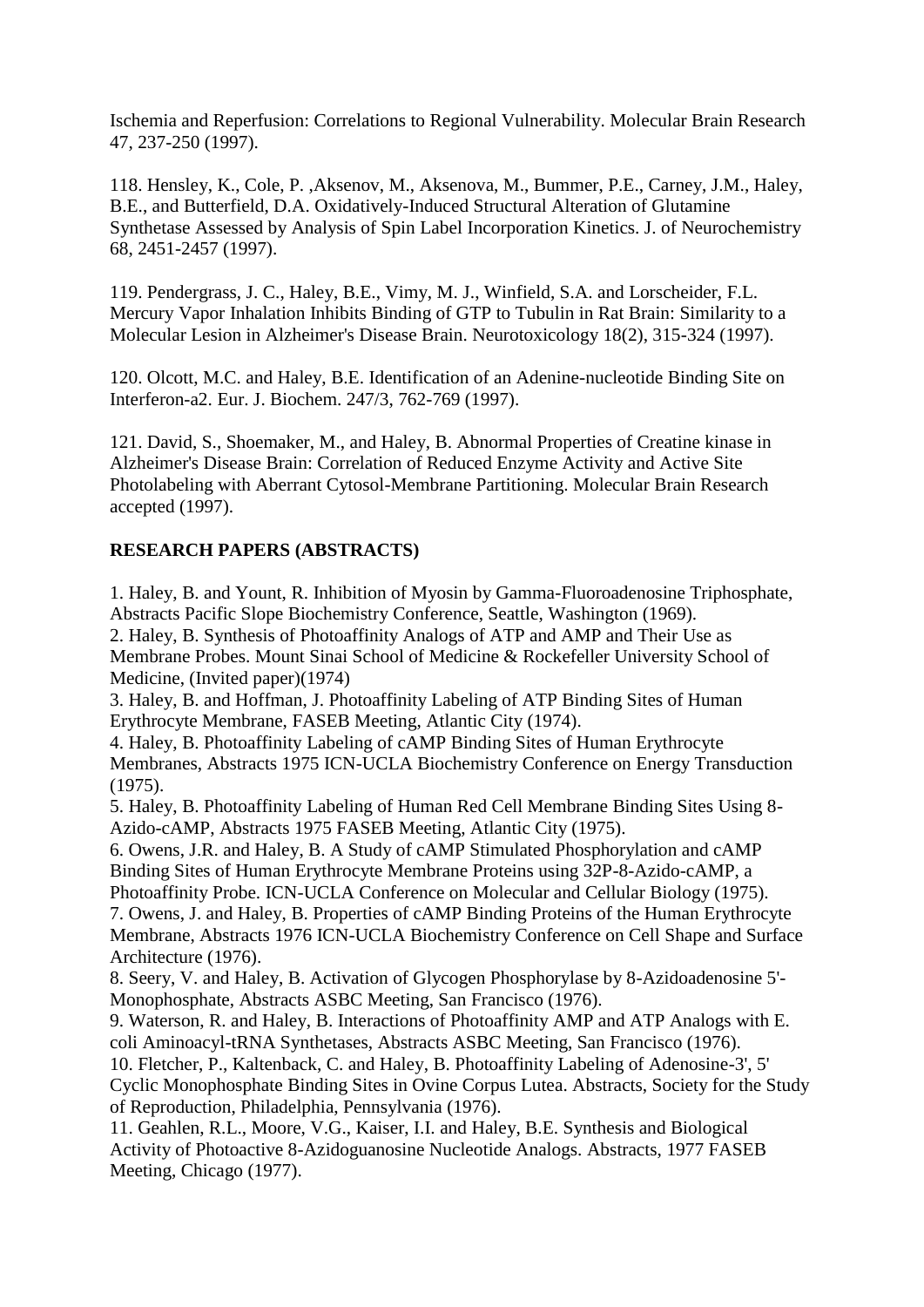12. Owens, J. and Haley, B. Mechanism of Action of Membrane Bound cAMP Activated Protein Kinase. 1977 ICN-UCLA Conference on Molecular Aspects of Membrane Transport (1977).

13. Hahn, G.L., Metz, K.W., Atherton, R.W. and Haley, B.E. Labeling of a Surface Cyclic-AMP Receptor Site on Rabbit Sperm Utilizing a Photoaffinity Analog. American Society of Andrology, Nashville, Tennessee (1978).

14. Owens, J. and Haley, B.E. Mechanism of Mg-ATP Regulation of Membrane Bound Type 1 cAMP Activated Protein Kinase, Transmembrane Signaling, ICN-UCLA Symposia (1978). 15. Czarnecki, J. and Haley, B. Interaction of 8-Azido-2'-Deoxyadenosine-5'-Triphosphate, A Photoaffinity Label, with a DNA-Dependent DNA Polymerase. ASBC Meeting, Atlanta (1978).

16. Hoyer, P.B. and Haley, B.E. Partial Characterization of Rat Brain cAMP Binding Proteins: Cellular Location, Molecular Weights, and Nucleotide Effects. 1979 ICN-UCLA Conference on Covalent Modification of Proteins (1979).

17. Schoff, P., Atherton, R.W. and Haley, B.E. A Study of the cAMP Receptor Proteins of Human Ejaculated Sperm Using a Photoaffinity Analog. 1979 Soc. Study of Reproduction (1979).

18. Briggs, F.N., Al-Jumaily, W. and Haley, B.E. Interactions of the Photoaffinity Analog of ATP, 8-Azido-ATP, 8-Azido-ATP, with Vesicles of Skeletal and Cardiac Sarcoplasmic Reticulum (1980).

19. Hoyer, P.B. and Haley, B.E. Use of Photoaffinity Probes to Study cAMP Dependent Membrane Partitioning of ATP Binding and Phosphorylated Proteins (1980).

20. Owens, J.R. and Haley, B.E. Photoaffinity Labeling of Guanosine Polyphosphate (Magic Spot) Binding Proteins. Fed. Proc. 40, St. Louis, Missouri (1981).

21. Khatoon, S., Schoff, P.L., Haley, B.E. and Atherton, R.W. A Comparative Study of Sperm cAMP Dependent Protein Kinases by a Photoaffinity Analysis. American Society of Andrology Meeting, New Orleans, Louisiana (1981).

22. Woody, A-Young, M., Vader, C.R., Reisbig, R.R., Woody, R.W. and Haley, B.E. Photoaffinity Labeling of DNA-dependent RNA Polymerase from E. coli with 8-Azido-Adenosine 5'-Triphosphate. Biophysical Society Meeting, Denver, Colorado (1981).

23. Schoff, P.K., Khatoon, S., Haley, B.E. and Atherton, R.W. Protein Kinases: Control by Ca and cAMP in Rat Caudal Epididymal Sperm. American Society of Andrology Meeting, New Orleans, Louisiana (1981).

24. Kaiser, I.I., Moore, V.G., Van Kirk, E. and Haley, B.E. The Enzymatic Synthesis of an 8- Azido-Adenosine-Containing Analog of OS-adenosylmethionine. Fed. Proc. 40, St. Louis, Missouri (1981).

25. Hoyer, P.B. Phosphorylation of the cAMP Dependent Protein Kinases Catalytic Subunit Inhibits Phosphorylation of Endogenous Substrates. Fed. Proc. 40, St. Louis, Missouri (1981). 26. Haley, B.E. and Al-Jumaily, W. Utilization of Nucleotide Probes to Study Adenylyl Cyclase in Biological Membranes. 1982 UCLA Symposium: "Evolution of Hormone-Receptor Systems", Squaw Valley, California (1982).

27. Khatoon, S., Haley, B.E. and Atherton, R.W. A Photolabeling Analysis of the cAMP-Dependent Protein Kinase Regulatory Subunits in Sea Urchin and Rat Sperm. Society for the Study of Reproduction, Madison, Wisconsin (1982).

28. Owens, J.R. and Haley, B.E. Labeling of Nucleotide Binding Sites in *E. col*i and *B. subtili*s with "Magic Spot" Photoaffinity Analogs. FASEB Meeting, New Orleans, Louisiana (1982).

29. Owens, M., Haley, B.E. and Barden, R.E. Photolibile Multisubstrate Analogues as Photoaffinity Probes for Adenylate Kinase: Synthesis and Kinetic Studies. FASEB Meeting, New Orleans, Louisiana (1982).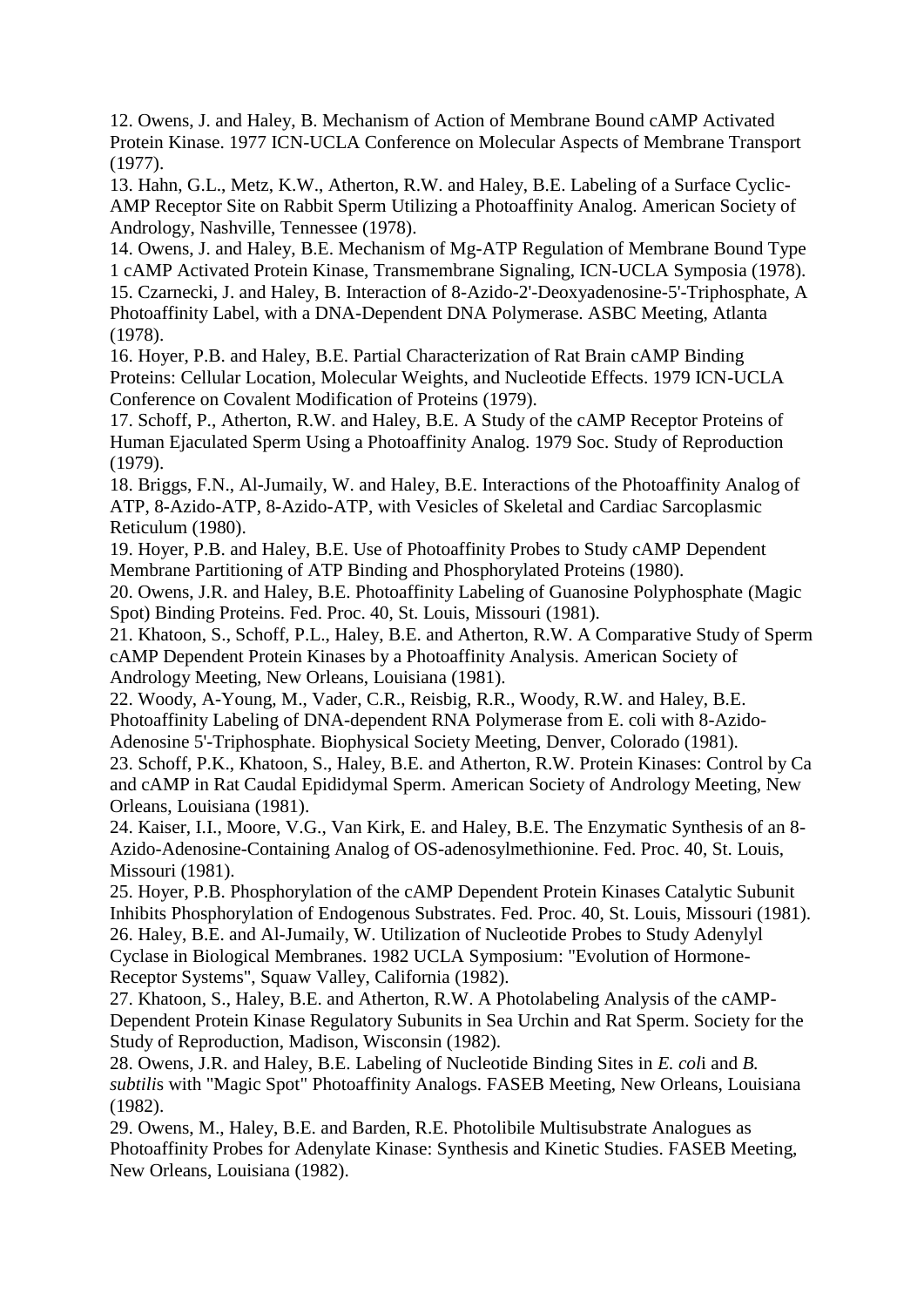30. Haley, Boyd. Utilization of Nucleotide Photoaffinity Probes to Study Adenylyl Cyclase and Protein Kinases in Biological Systems. 12th International Congress of Biochemistry. Perth, Australia (1982).

31. Khatoon, S., Atherton, R. and Haley, B. Studies on Rat Epidimal Sperm Phosphorylating Systems Using Nucleotide Photoaffinity Analogs. ASBC Meetings, San Francisco, California (1983).

32. Haley, B., Hoyer, P. and Middaugh, C.R. Studies on Adenylyl Cyclase Using Fluorescent and Photoaffinity GTP Analogs. ASBC Meeting, San Francisco, California (1983).

33. Owens, M., Barden, R. and Haley, B. Labeling of the Active Site of Adenylate Kinase Using a Multisubstrate Photoaffinity Probe. ASBC Meetings, San Francisco, California (1983).

34. Owens, J., Woody, A.-J. and Haley, B. Photoaffinity Labeling of RNA Polymerase with [5'-32P] 8-Azidoguanosine-3'-phosphate-5'-phosphate, A Transcriptional Inhibitor. ASBC Meeting, San Francisco, California (1983).

35. Middlebrook, J.L., Evans, G.R., Smith, L.A. and Haley, B.E. Interaction of Azido-ATP with Botulinum Neurotoxin. 3rd International Congress on Cell Biology (1984).

36. Khatoon, S. and Haley, B.E. Autophosphorylation of cAMP Dependent Protein Kinase Catalytic Subunit Inhibits its Ability to Bind Nucleotide Triphosphates. ASBC Meeting, St. Louis, Missouri (1984).

37. Karpel, R.L., Levin, V.Y. and Haley, B.E. Photoaffinity Labeling of a Nucleic Acid Helix-Destabilizing Protein. USLA Symposia on Protein Structure, Folding and Design (1985).

38. Haley, B.E., Evans, R.K. and Roth, D.A. Studies on Viral Induced Nucleotide Binding Proteins in Tobacco. ASBC Meetings, Anaheim, California (1985).

39. Evans, R.K., Johnson, J.D. and Haley, B.E. Synthesis of 5-azido-2'-deoxyuridine-5' triphosphate: Enzymatic Incorporation into DNA. ASBC Meetings, Anaheim, California (1985).

40. Duhr, E., Leppla, S.H. and Haley, B. Studies on Bacillus anthracis and Staphyloccoccal Protein Toxins Using Nucleotide Photoaffinity Analogs. ASBC Meetings, Anaheim, California (1985).

41. Francis, B., Mackenzie, III, C.W. and Haley, B.E. Photoaffinity Labeling and Phosphorylation Studies of cGMP Dependent Protein Kinase. ASBC Meetings, Anaheim, California (1985).

42. Toner, J.A., Haley, B. and Taylor, S.J. Scoichiometric Autophosphoration of the Catalytic Subunit of cAMP-dependent Protein Kinase II. ASBC Meetings, Anaheim, California (1985). 43. Khatoon, S., Haley, B. and Coleman, M.S. Interactions of Deoxynucleotide Photoaffinity Analog with Terminal Deoxynucleotidyl Transferase (TdT). ASBC Meetings, Anaheim, California (1985).

44. Shi, Q.H., Ruiz, J., Ho, R.J. and Haley, B.E. Evaluation of Inhibition of Forskolinactivated Adenylate Cyclase by GDP or TNP-GTP. ASBC Meetings, Anaheim, California (1985).

45. Khatoon, S., Beach, C., Haley, B. and Coleman, M.S. Active Site Characterization of Terminal Deoxynucleotidyl Transferase (TdT): Modification with Deoxynucleotide Photoaffinity Analogs. ASBC Meetings, Washington, D.C. (1986).

46. Karpel, R.L., Levin, V.Y. and Haley, B. Characterization of a Crosslinked Nucleic Acid: Helix Destabilizing Protein Complex. ASBC Meetings, Washington, D.C. (1986).

47. Khatoon, S., Haley, B.E. and Slevin, J.T. Decreased Availability of the Exchangeable GTP Binding Site of the b-Subunit of Brain Tubulin in Alzheimer's Disease. AAN Scientific Program, New York, New York (1987).

48. Lewis, C., Haddad, R., Carlson, G.M. and Haley, B.E. Photoaffinity Labeling of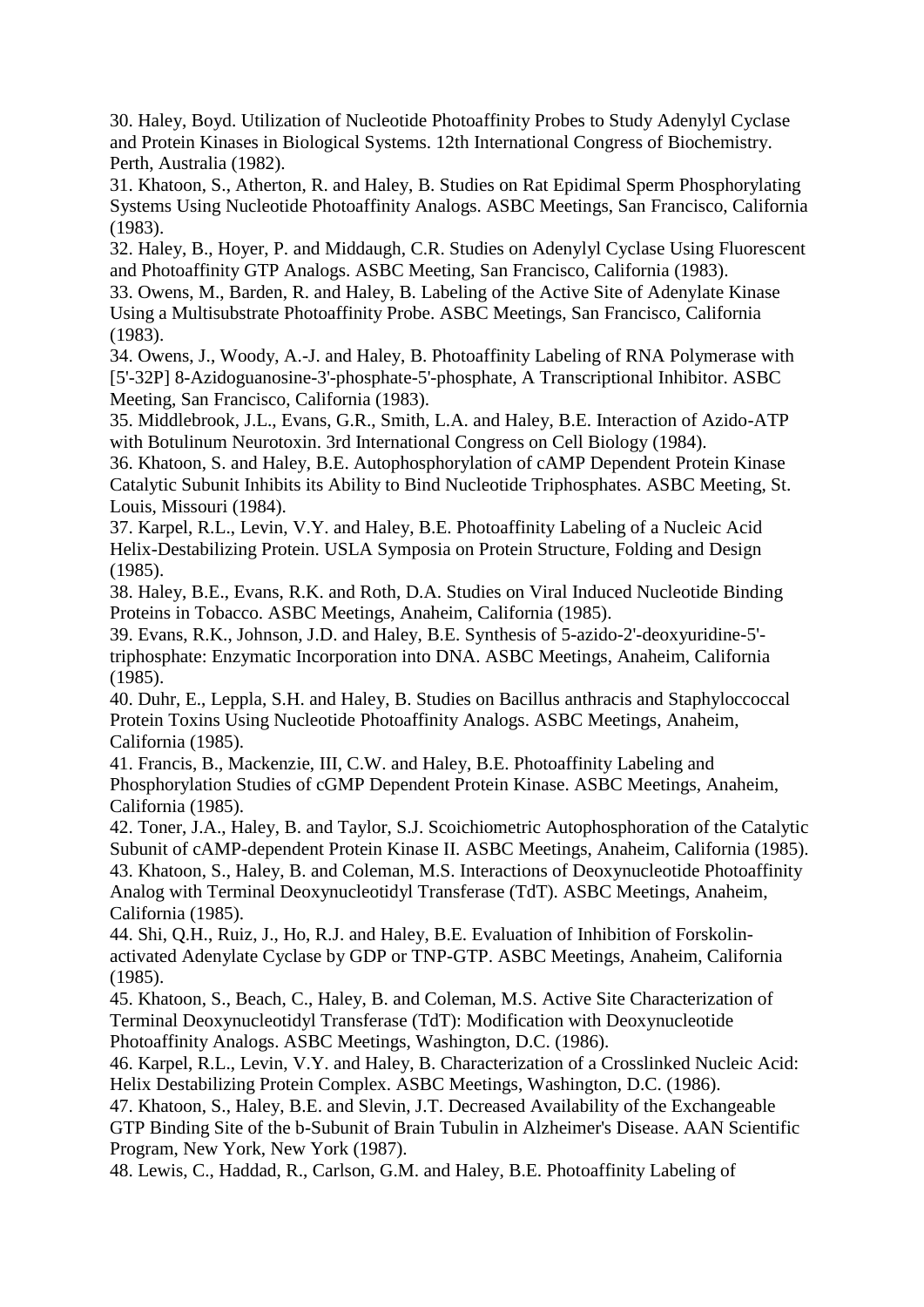Phosphoenolpyruvate Carboxykinase (GTP) by 8-Azido-GTP. ASBC Meetings, Philadelphia, Pennsylvania (1987).

49. Kim, H., Ponstingl, H. and Haley, B.E. Identification of the Guanosine Interacting Peptide of the GTP Binding Site of b-Tubulin Using 8N3GTP. ASBC Meetings, Philadelphia, Pennsylvania (1987).

50. Khatoon, S., Slevin, J.T. and Haley, B.E. GTP Binding to the b-Subunit of Tubulin is Greatly Reduced in Alzheimers Disease. ASBC Meetings, Philadelphia, Pennsylvania (1987). 51. Campbell, S.R., Khatoon, S., Haley, B.E. and Slevin, J.T. Inability of Brain Microtubules in Alzheimers Disease to Cold-Depolymerize. Neuroscience Meeting, New Orleans, Louisiana (1987).

52. Ho, L.T., Nie, Z.M., Mende, T.J., Richardson, S., Lee, H., Watt, D.S., Haley, B.E. and Ho, R.J. Photoaffinity-Analogs of Forskolin and their Effects on Adenylate Cyclase. APS Meeting, San Diego, California (1987).

53. Li, S.W., Sobol, R.W., Kariko, K., Haley, B.E. and Suhadolnik, R.J. Photoaffinity Labeling of 2-5A Synthetase by 2- and 8-azido-ATP. FASEB Meeting, Las Vegas, Nevada (1988).

54. Francis, B.R. and Haley, B.E. Regulation of Protein Phosphorylation in Colon Carcinoma Homogenates by Metabolic Products of Glycolysis and IP3. FASEB Meeting, Las Vegas, Nevada (1988).

55. Drake, R.R., Evans, R.K. and Haley, B.E. Synthesis and Properties of 5-azido-UDPglucose, an Active Site-directed Photoaffinity Probe. FASEB Meeting, Las Vegas, Nevada (1988).

56. Nie, Z.M., Ho, L.T., Lee, D.S., Bowdan, J.B., Mende, T.M., Watt, D.S., Haley, B.E. and Ho, R.J. Photoaffinity Analogs of Adenylate Cyclase Activator, Forskolin. FASEB Meeting, Las Vegas, Nevada (1988).

57. Salvucci, M.E. and Haley, B.E. Photoaffinity Labeling of the Large and Small Subunits of Ribulose Bisphosphate Carboxylase with 8-Azido-ATP. Plant Physiology (1988).

58. Droms, K.A., Smith, G.J., Malkinson, A.M. and Haley, B.E. Gsa and Lung Epithelial Cell Growth. American Association for Cancer Research Meeting, Miami, Florida (1988).

59. Lewis, C.T., Haley, B.E. and Carlson, G.M. Evidence for Formation of a Transient Sulfenamide Bond During Photoaffinity Labeling by 8-Azido-GTP of Phosphoenolpyruvate Carboxykinase. American Chemical Society, San Diego, California (1988).

60. Chavan, A.J., Watt, A.J., Kim, H. and Haley, B.E. Synthesis and Application of GTP Phosphonamide Photoaffinity Reagents. American Chemical Society Meeting, Los Angeles, California (1988).

61. Lee, H., Watt, D.S., Kim, H. and Haley, B.E. Synthesis and Application of a Forskolin Photoaffinity Probe to a Tubulin Binding Site. American Chemical Society Meeting, Atlanta, Georgia (1988).

62. Drake, R.R. and Haley, B.E. Covalent Labeling of Phosphoglucomutase by [32P]UDP-GLC AND [32P]5N3UDP-GLC. ASBMB Meeting, Los Angeles, California (1989).

63. Watt, D.S., Lee, H.-W., Kim, H.-T. and Haley, B.E. Detection of a Forskolin Binding Site Using a Photoaffinity Probe. ASBMB Meeting, Los Angeles, California (1989).

64. Dholakia, J.N., Francis, B.R., Haley, B.E. and Wahba, A.J. Characterization of the Guanine Nucleotide Exchange Factor as a GTP Binding Protein. ASBMB Meeting, Los Angeles, California (1989).

65. Parker, K.W., Drake, R.R., Haley, B.E. and Salvucci, M.E. Photoaffinity Labeling of Tobacco Subcellular Fractions with [32P]-Azido-UDP-Glucose. ASPP/CSPP Toronto, Ontario, Canada (1989).

66. Campbell, S., Kim, H., Haley, B.E. and Doukas, M. Photoaffinity Labeling of Nucleotide Binding Sites on Interleukin-2. Second International Workshop on Cytokines. Hilton Head,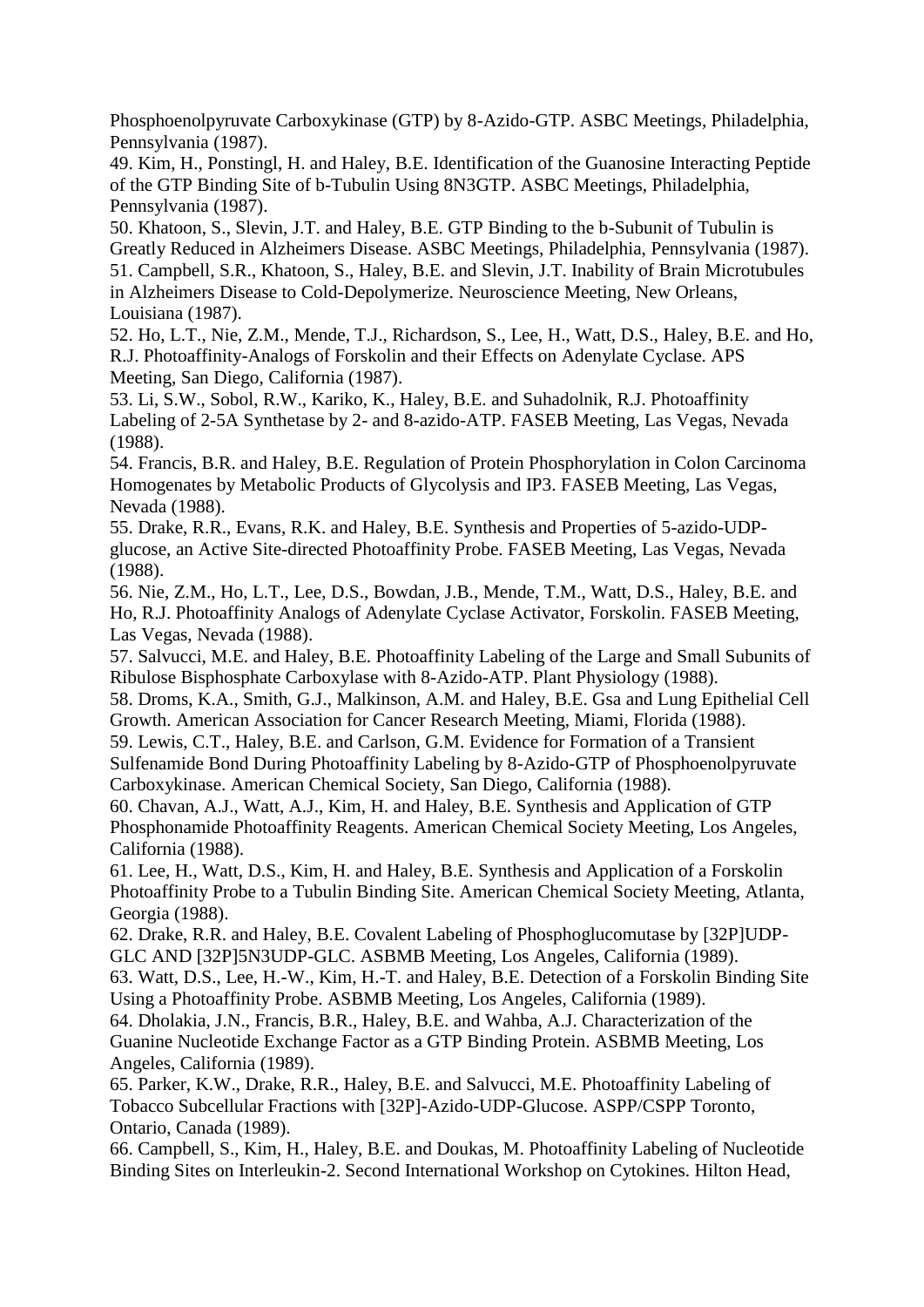North Carolina (1989).

67. Wasserman, B.P., Frost, D.J., Wu, A., Read, S.M., Drake, R.R. and Haley, B.E. Identification of the UDPG-Binding Polypeptide of (1,3)-b-Glucan Synthase of Higher Plants by Photoaffinity Labeling with 5-Azido-UDPG. Fifth Cell Wall Meeting, Edinburgh (1989). 68. Gunnersen, D.J., Slevin, J.T. and Haley, B.E. Novel Proteins in Alzheimer's Diseased Brain May be Due to Pathological Modification of b-Tubulin. ASBMB Meeting, New Orleans, Louisiana (1990).

69. Drake, R., Hiestand, D., Sharp, J. and Haley, B. Nucleotide Binding and Autophosphorylation Properties of IL-1b. ASBMB Meeting, New Orleans, Louisiana (1990). 70. Kim, H. and Haley, B. Identification of Active Site Peptides of Glutamate and Lactate Dehydrogenases by Photoaffinity Labeling. ASBMB Meeting, New Orleans, Louisiana (1990).

71. Lin, P.P-C., Shoemaker, M.T. and Haley, B.E. Observation of a Specific Nucleotide Binding Site on Glucagon by Photoaffinity Labeling with Azido-GTP. ASBMB Meeting, New Orleans, Louisiana (1990).

72. Olcott, M. and Haley, B. Identification of a Nucleotide Binding Site on Interferon-a. ASBMB Meeting, New Orleans, Louisiana (1990).

73. Campbell, S., Kim, H., Hiestand, D. and Haley, B. Photoaffinity Labeling of Nucleotide Binding Sites on Tumor Necrosis Factor. ASBMB Meeting, New Orleans, Louisiana (1990). 74. Duhr, E., Slevin, J. and Haley, B. Low Level HgEDTA Complex Specifically Blocks [32P]8N3GTP Interaction with Human Brain Tubulin. ASBMB Meeting, New Orleans, Louisiana (1990).

75. Mann, D.M., Haley, B.E. and Greenberg, R.N. GTP Binding to Atrial Natriuretic Factor as Determined by Photoaffinity Labeling with [g-32P]8N3GTP. ASBMB Meeting, New Orleans, Louisiana (1990).

76. Droms, K.A., Haley, B.E. and Malkinson, A.M. Mechanism of Decreased b-Adrenergic Stimulation of Adenylate Cyclase in Neoplastic Mouse Lung Epithelial Cell Lines. FASEB Meeting, Washington, D.C. (1990).

77. Manning, E.L., Kim, H., Haley, B.E. and Jacobson, M.K. Utilization of 2-Azido-NAD for Studies of ADP-Ribose Polymer Metabolism. ASBMB Meeting, New Orleans, Louisiana (1990).

78. Watt, D.S., Chavan, A.J., Kim, H.-T. and Haley, B.E. A Novel GTP Photoaffinity Probe for the Identification of the Exchangeable GTP-Binding Domain in Tubulin. ASBMB Meeting, New Orleans, Louisiana (1990).

79. Doukas, M., Chavan, A.J., Campbell, S. and Haley, B.E.Photolabeling of the Granulocyte/Macrophage-Colony StimulatingFactor (GM-CSF) Eliminates Its Biological Activity. FASEBMeeting, Atlanta, Georgia (1991), FASEB J., 5 (4), A424.

80. Duhr, E., Pendergrass, C., Kasarskis, E., Slevin, J. and Haley, B.E. Hg2+ Induces GTP-Tubulin Interactions in Rat Brain Similar to those Observed in Alzheimer's Disease. FASEB Meeting, Atlanta, Georgia (1991), FASEB J., 5, (4), A456.

81. Trad, C.H., Chavan, A.J. and Haley, B.E. Detection of an NAD+/NADH Binding Site on Prolactin Using [32P]2N3NAD+. FASEB Meeting, Atlanta, Georgia (1991), FASEB J., 5, (4), A795.

82. Shoemaker, M.T., Jayaram, B. and Haley, B.E. Glucagon-GTP Interactions: Identification of a Binding Domain Peptide. FASEB Meeting, Atlanta, Georgia (1991), FASEB J., 5, (4), A795.

83. Jayaram, B., Sankaran, B., Watt, D.S. and Haley, B.E. Synthesis and Use of Radiolabeled, Non-Hydrolyzable GTP Photoaffinity Probes. FASEB Meeting, Atlanta, Georgia (1991), FASEB J., 5, (6), A1508.

84. Campbell, S., Doukas, M. and Haley, B.E. Identification of the [a-32P]8-Azido-ATP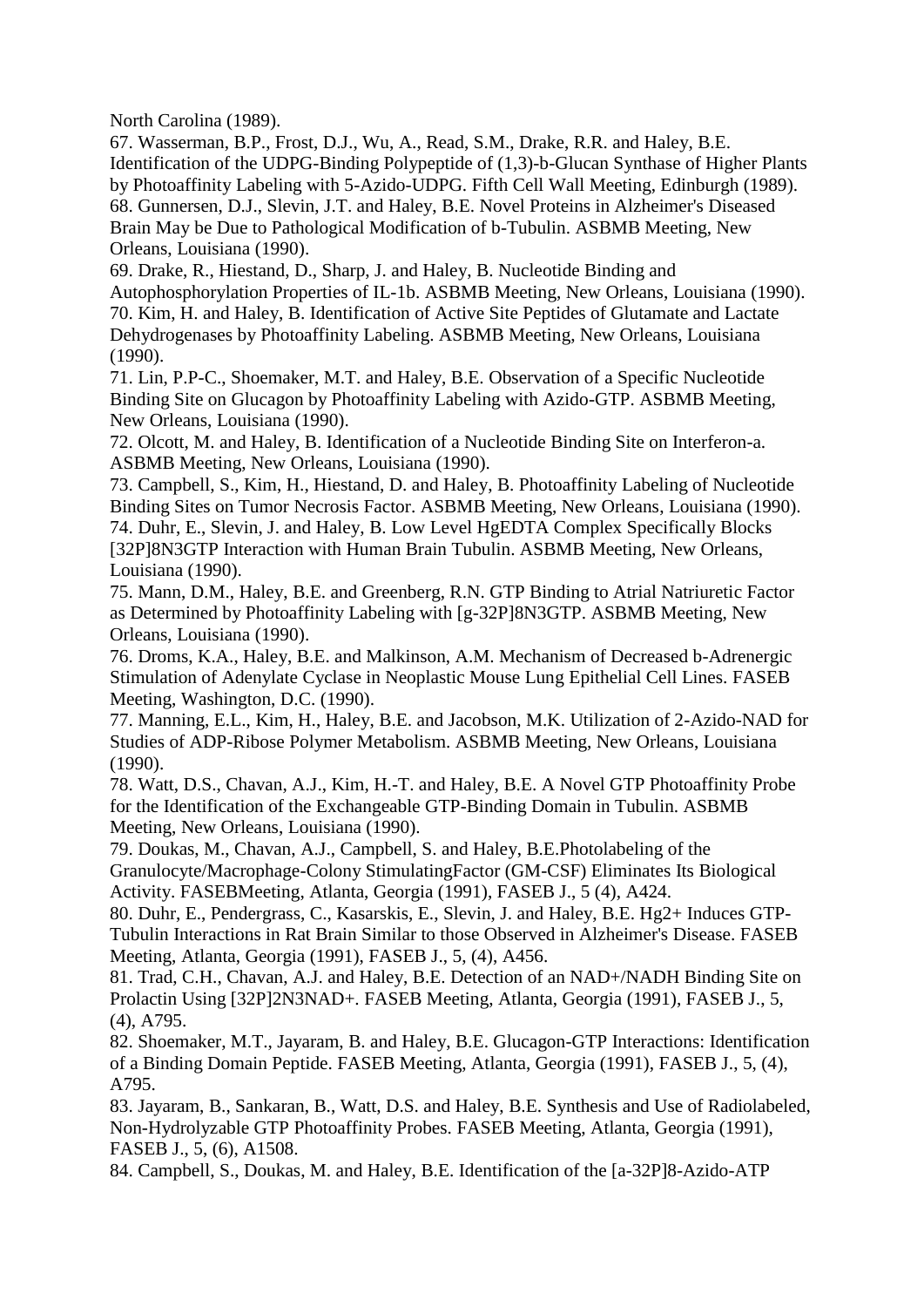Photolabeled Peptides of rhIL-2. FASEB Meeting, Atlanta, Georgia (1991), FASEB J., 5, (6), A1521.

85. Gunnersen, D.J., Slevin, J.T. and Haley, B.E. Preliminary Characterization of a Novel Alzheimer's Disease Associated Protein. FASEB Meeting, Atlanta, Georgia (1991), FASEB J., 5, (4), A456.

86. Hiestand, D.M., Haley, B.E. and Kindy, M.S. Nucleotide Binding and Phosphorylation Properties of Proteins from Control and Ischemic Brains. FASEB Meeting, Atlanta, Georgia (1991), FASEB J., 5, (4), A458.

87. Rajagopalan, K., Chavan, A.J., Haley, B.E. and Watt, D.S. Bidentate GTP Photoaffinity Probes: Cross-Linking Agents with Two Photoactive Groups. FASEB Meeting, Atlanta, Georgia (1991), FASEB J., 5, (6), A1522.

88. Bradley, M., Olcott, M. and Haley, B. Characterizaton of the ATP Binding Domain of Creatine Kinase Using Photoaffinity Probes. ASBMB Meeting, Houston, Texas (1992) 89. Doukas, M., Chavan, A., Boone, T., Gass, C. and Haley, B. Nucleotide Binding Site of Granulocyte/Macrophage-Colony Stimulating Factor (GM-CSF) is Preserved Across Species Barriers. ASH Annual Meeting, Anaheim, California (1992)

90. Sankaran, B., Haley, B. and Clemens, J. Identification of Changes in Nucleotide Interacting Proteins in Control vs Ischemic Rat Brains. Society for Neuroscience Meeting, Anaheim, California (1992)

91. Gunnersen, D., and Haley, B. Detection of Glutamine Synthetase in the CSF of Alzheimer's Diseased Patients: A Potential Diagnostic Biochemical Marker. Society for Neuroscience Meeting, Anaheim, California (1992)

92. Hiestand, D., Cha]van, A. and Haley, B. Identification of a Nucleotide Binding Domain on Recombinant Human IL-1b. FASEB Meeting, New Orleans, Louisiana (1993)

93. Olcott, M., Haley, B. Identification of Two Peptides in the Adenine Binding Domain of Creatine Kinase Using Immobilized Al3+ Affinity Chromatography. FASEB Meeting, New Orleans, Louisiana (1993)

94. Rajagopalan, K., Chavan, A., Haley, B., and Watt, D. Synthesis and Application of Bidentate Nucleotide Photoaffinity Cross-linking Reagents with Two Photoactive Groups. FASEB Meeting, New Orleans, Louisiana (1993)

95. Shoemaker, M., and Haley, B. Identification of the Adenine Binding Domain of ADP Regulatory Site within GDH. FASEB Meeting, New Orleans, Louisiana (1993) 96. Chavan, A., Doukas, M., Gass, C., Haley, B. and Boone, T. Covalent Linkage of

[a32P]ATP or [g32P]ATP to rmGM-CSF in the Absence of Light. FASEB Meeting, New Orleans, Louisiana (1993)

97. Doukas, M., Chavan, A., Gass, C., Boone, T. and Haley, B. Nucleotide Binding Sites of Human and Murine Granulocyte/Macrophage-Colony Stimulating Factor (GM-CSF) are Identical. FASEB Meeting, New Orleans, Louisiana (1993)

98. Pendergrass, J., Duhr, E., Slevin, J., and Haley, B. meso-2, 3-Dimercaptosuccinic (DMSA) Acid to both Alzheimer's Diseased (AD) Brains and to HgEDTA Treated Control Brains. FASEB Meeting, New Orleans, Louisiana (1993)

99. Sorscher, E.J., Daram, P., Hiestand, D., Huang, Z., Peng, S., Muccio, D., Haley, B., and Logan, J. Mutations in CFTR Nucleotide Binding Domains (NBD's) Disrupt Trinitrophemyl ATP Binding. FASEB Meeting, New Orleans, Louisiana (1993).

100. Logan, J., Hiestand, D., Huang, Z., Muccio, D., Haley, B., and Sorscher, E. 3-Isobutyl-1 methylxanthine (IBMX) Blocks Binding of ATP Analogs to the CFTR First Nucleotide Binding Domain (NBD-1). FASEB Meeting, New Orleans, Louisana (1993).

101. Rajagopalan, K., Chavan, A.J., Cockle, S., Haley, B. and Watt, D. Identification of ATPg-Phosphate Binding Domain of Pertussis Toxin By Photoaffinity Labeling. FASEB Meeting, New Orleans, Louisiana (1993).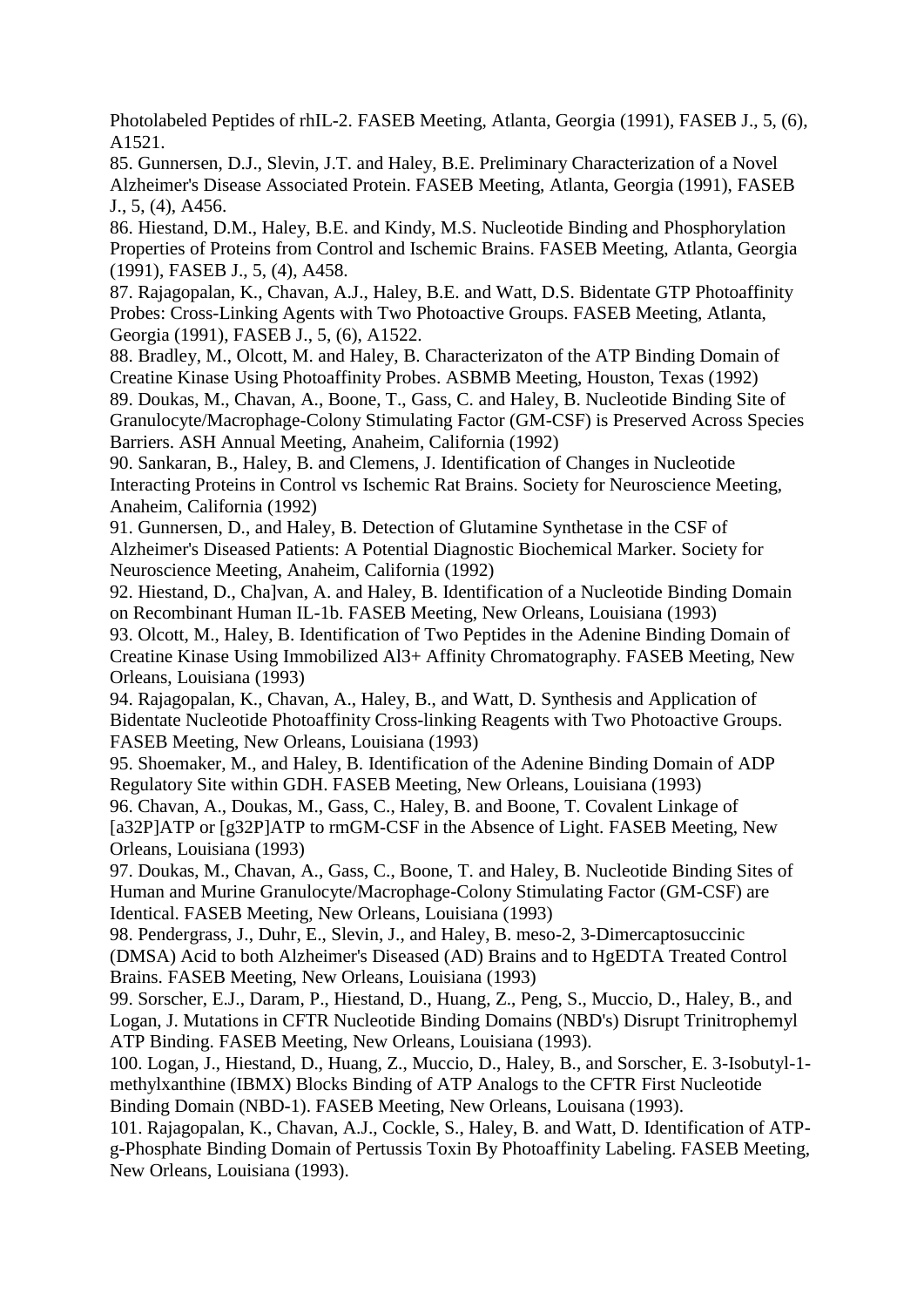102. Kasarskis, E, Haley, B., and Gunnerson, D. GTP-binding Proteins in Amyotrophic Lateral Sclerosis Cerebrospinal Fluid. Abstracts American Neurological Assoc., Ann. Neurology 34, 297 (1993).

103. Pendergrass, J., Duhr, E., Haley, B., and Slevin, J. Effect of Chronic Ingestion of Micromolar HgCl2 and HgEDTA Complex on Rodent Neuronal Cytoskeleton. Society for Neuroscience 23rd Annual Meeting, Abstracts, p193, #81.6 Washington, DC (1993). 104. Haley, B., Duhr, E., and David, S. Identification of an 8-Hydroxyguanosine Nucleotide in CSF that Blocks GTP Binding to b-Tubulin. Abstracts Annual Meeting Soc. For Neuroscience (1994).

105. Shoemaker, M., and Haley, B. Creatine Kinase is Generally Depleted and Inactive in Alzheimer's Diseased Brain. ASBMB Abstracts, FASEB J. 8, #7 (1994)

106. Sankaran, B., and Haley, B. Identification of the Coenzyme Binding Site of NADP+- Dependent Isocitrate Dehydrogenase. ASBMB Abstracts, FASEB J. 8, #7 (1994).

107. Hiestand, D., Sorscher, E., and Haley, B. Use of 2N3ATP to Identify the Site of ATP Interaction on Nucleotide Binding Domain-2 From the Cystic Fibrosis Transmembrane Conductance Regulator. ASBMB Abstracts, FASEB J. 8, #7 (1994).

108. Hiestand, D., Sorscher, E., Huang, Z., Wang, Y., and Haley, B. Use of 2N3ATP to Identify the Site of ATP Interaction on Nucleotide Binding Domain-2 From the Cystic Fibrosis Transmembrane Conductance Regulator. Abstracts 8th Annual N. American Cystic Fibrosis Conference, Orlando, FL (1994).

109. Kohler, H., Pavlinkova, G., Rajagopalan, K., Wang, H-T., Chatterjee, S., and Haley, B. Specific Photoaffinity Labeling Locus on Antibodies: Use for Chelation, Protein Conjugation and Gene Delivery. Abstracts Annual meeting Exper. Biol., Anaheim, CA, FASEB J. 8, #4 pA236 (1994)

110. Lorscheider, F., Vimy, M., Pendergrass, J., and Haley, B. Toxicity of Ionic Mercury and Elemental Mercury Vapor on Brain Neuronal protein Metabolism. Abstracts 12th Intern. Neurotoxicology Conf. Univ. Arkansas Med. Ctr., Hot Springs, AR (1994).

111. Lorscheider, F., Vimy, M., Pendergrass, J. and Haley, B. Mercury Vapor Exposure Inhibits Tubulin Binding to GTP in Rat Brain: A Molecular Lesion Also Present in Alzheimer's Diseased Brain. Expt. Biol. Annual Meeting Abstracts, Atlanta, GA, FASEB J. 9, #4 pA663 (1995)

112. Chavan, A., Doukas, M., Gass, C., Haley, B., and Collins, D. Inhibition of Nucleotide Binding to Recombinant GM-CSF by Suramin and it's Analogs Correlates with Inhibition of Biological Activity. Annual ASBMB Meeting, San Francisco, CA FASEB J. 9, #6 pA1417 (1995).

113. Lorscheider, F., Vimy, M., Pendergrass, J., and Haley, B. Mercury Vapor Inhalation inhibits Binding of GTP to Tubulin in Rat Brain: A Molecular Lesion Present in Alzheimer's Diseased Brain. 25th Annual meeting of Society for Neuroscience, San Diego, CA Soc. Neurosci. 21, #3, p1723 (1995).

114. Hicks, R., Pendergrass, J. and Haley, B. Identification of the Guanine Binding Domain Peptide of Myelin Basic Protein Using [32P]8N3GTP. Abstracts PGSRM Meeting, Madison, WI (1995).

115. Pendergrass, J., Israel, M., and Haley, B. Use of Photoaffinity Labeling and 2-D Electrophoresis to Identify Changes in Nucleotide Binding Proteins in Brain and CSF: A Potential Diagnostic Technique for Neurological Diseases. Annual Meeting AAPS Miami, FL (1995)

116. Hicks, R., Pendergrass, J., and Haley, B. Identification of the Guanine Binding Domain peptide of Myelin Basic Protein Using [32P]8N3GTP. Annual Meeting AAPS Miami, Fl. (1995).

117. Pendergrass, J., Isarel, M., Borths, C., Chavan, A., and haley, B. Detection of Multiple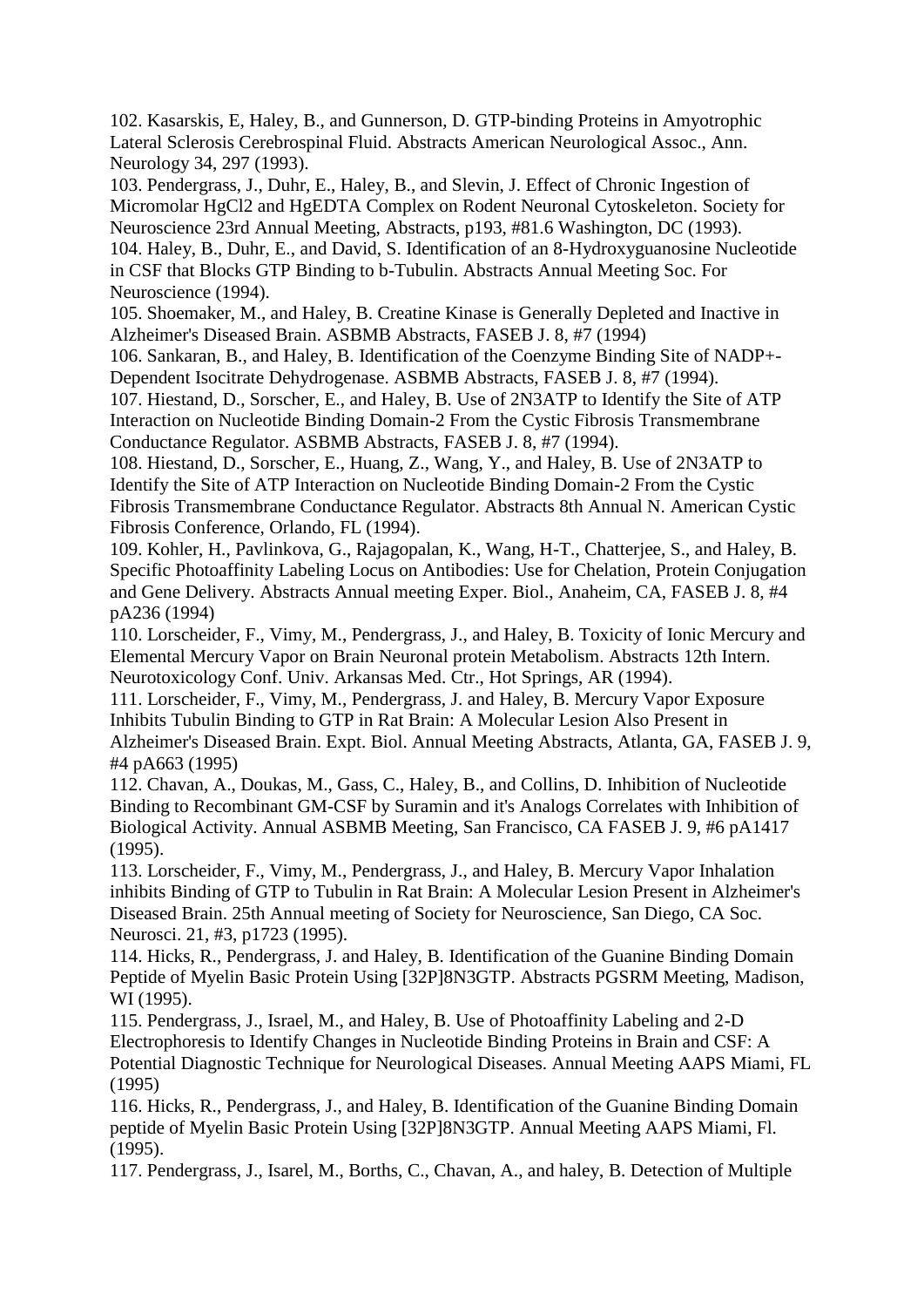Cytodines and Growth Factors in Human CSF Using Photochemistry. 6th International Congress on Cell Biology & 36th Amer. Soc. Cell Biol. Annual Meeting, San Francisco, CA (1996).

118. Kohler, H., Pavlinkova, G., Sievert, G., Freeman, J., and Haley, B. Tumor-Targeting of Oligonucleotides Using Affinity Linked Antibodies. Abstracts FASEB Meeting, New Orleans, Louisiana, FASEB J. 10, #6 pA1350 (1996).

119. Chavan, A., Doukas, M., Gass, C., Boone, T., and Haley, B. Probing Anti-Growth Factor Activity of Suramin Using Azido Nucleotides. 6th International Congress on Cell Biology & 36th Amer. Soc. Cell Biol. Annual Meeting, San Francisco, CA (1996).

120. Doukas, M., Chavan, A., Gass, C., Boone, T., Nickel, P., and Haley, B. Suramin and Suramin Analog Activity Against Leukemic Cell Lines: Correlation to Interaction with the Granulocyte/Macrophage Colony Stimulating Factor Nucleotide-Binding Site. Abstracts AACR Meeting (1996).

# Boyd Haley CURRICULUM VITAE

The basic research interest of our laboratory centers on biochemical and biomedical problems involving control at the molecular level. Specifically, we are most interested in biological systems regulated by protein-nucleotide interactions where the bioenergetics involved are expressed through site-specific nucleotide binding of high affinity or through protein substrate phosphorylation. Our approach to the study of this general phenomenon is to synthesize novel nucleotide analogs that are photoactive or fluorescent, or both. The analogs are then used to study various aspects of protein-nucleotide interactions which regulate enzyme activity. Analogs used may be modifications of the commonly known nucleotides such as ATP, cAMP, GTP, dUTP, NAD+, UDP-Glc, etc. or probes of the more unusual nucleotides such as the proposed alarmones guanosine-3'-phosphate-5'phosphate (magic spot compounds) and diadenosine-P1, P4-tetraphosphate.

These nucleotide analogs are used to study a wide variety of enzymes that either use or are regulated by nucleotides including cyclases, kinases, and polymerases. Certain of these probes have proven useful in the study of the differences between normal and diseased tissues as observed through changes in nucleotide binding proteins. Alzheimer's disease, Amyotrophic Lateral Sclerosis and Multiple Sclerosis are some of the diseases we are currently investigating. I am currently interested in the several low molecular weight nucleotide binding proteins that we have detected in human cerebrolspinal fluid that seem to vary in presence and concentration with various disease states. One of these is aFGF (binds ATP) and another is myelin basic protein (binds GTP, is phosphorylated and ADP-ribosylated). We have also done studies that implicate low levels of Hg as being capable of being involved in certain neurological diseases. This is based on our observation that Hg2+ chelated with EDTA is a more potent inhibitor of tubulin polymerization than is free Hg2+. Addition of Hg-

EDTA complex to non-demented human brain homogenates renders the photolabeling profile to be identical to that of Alzheimer's diseased brain homogenates. Further, exposure of rats to low level mercury vapor causes a great increase in rat brain mercury levels and a marked decrease in brain tubulin photolabeling as is observed in Alzheimer's diseased brain. These results support the contention that mercury vapor would exacerbate the symptoms associated with Alzheimer's disease. This is a major concern since substantial levels of mercury vapor is known to be released from dental amalgams and EDTA is a common food additive. Additionally, we have found that several of the large polypeptide hormones (or biological